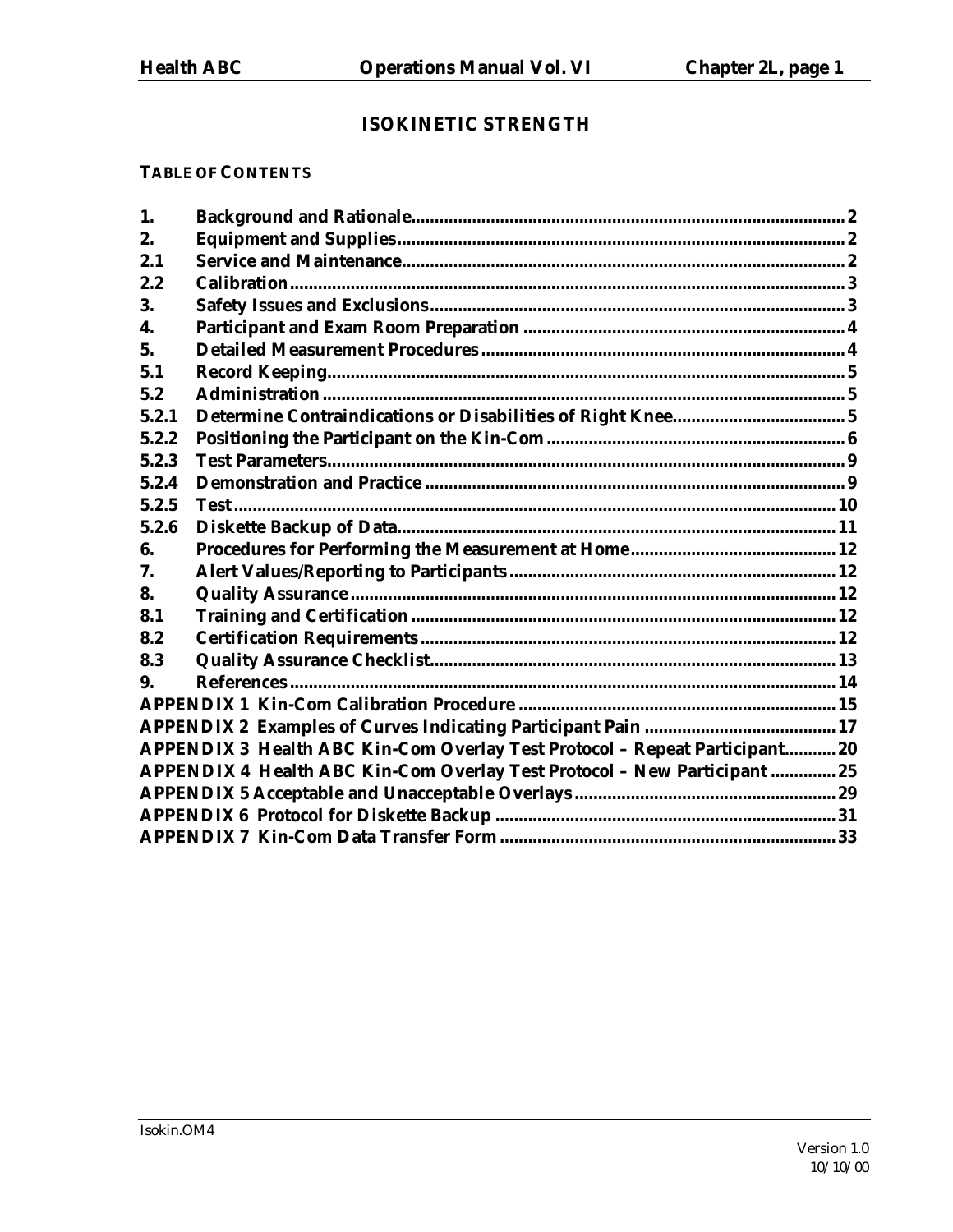## **ISOKINETIC STRENGTH**

#### **1. Background and Rationale**

Standing up from a chair or climbing stairs requires concentric contractions of the knee extensors, while sitting down slowly or descending stairs requires eccentric contraction of the same muscle group. Concentric (CONC) refers to contraction of the muscle as it shortens and eccentric (ECC) to contractions of the muscle as it lengthens. Both types of contractions are essential to function. In Health ABC only concentric contraction will be tested.

A Kin-Com isokinetic dynamometer will be used to evaluate the concentric strength of the knee extensors. Isokinetic dynamometers test muscle performance as the participant applies force against a continuously moving mechanical arm. This is in contrast to isometric dynamometers, which require application of force against a fixed mechanical arm or lever. The Kin-Com is capable of testing a variety of muscle groups while the mechanical arm is moving at a variety of speeds. However, studies have found that muscle performance at one speed is highly correlated with performance at other speeds. We will test the performance of knee extensors at 60° per second.

To minimize time and participant burden, we will test knee extensors on one side only, as at Visit 1. The same leg should be used at Visit 4 as at Visit 2 unless that leg can no longer be tested (see Exclusions, Section 3). We will test participants at 60° per second in the concentric mode to get an average of three acceptable trials.

## **2. Equipment and Supplies**

- Kin-Com 125 AP Dynamometer
- Level with magnet
- Certified 5 kg (11 lb) weight with hook or handle and velcro strap for attaching weight to load cell
- Step stool, preferably with a handrail

## **2.1 Service and Maintenance**

Health ABC has contracted with the Chattanooga group for an extended service contract to cover the length of the study. Planned Maintenance inspections must be scheduled every six months. Regular service schedules must be strictly observed.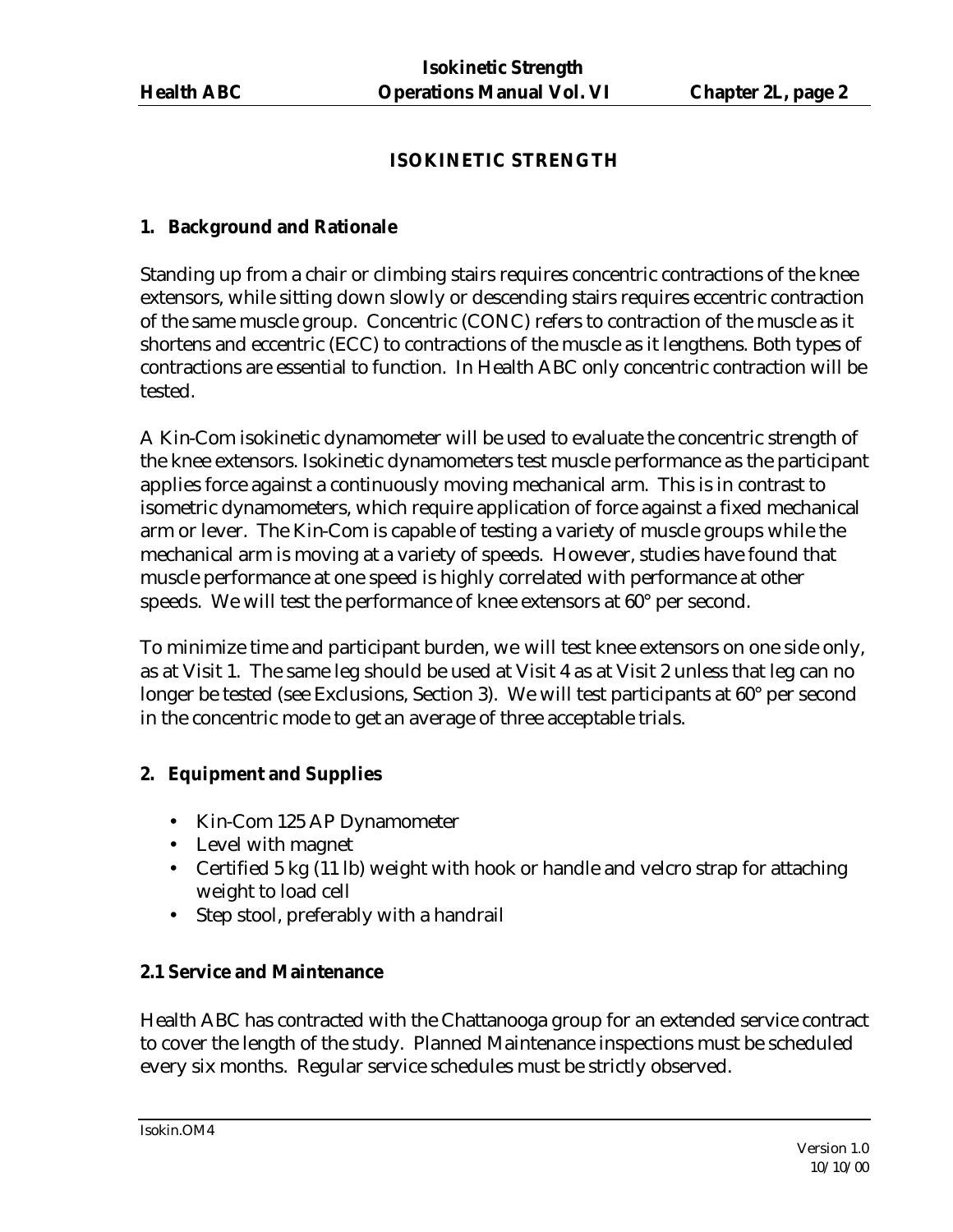

## **2.2 Calibration**

See Appendix 1 for step by step calibration instructions. These should be followed once a week if daily calibrations at the beginning of the study showed that the calibration is stable. Each clinic will have a certified 5 kg (11 lb) weight for calibration.

#### **3. Safety Issues and Exclusions**

The quadriceps test using the Kin-Com is generally safe and well tolerated by most older participants. However, injury may occur in patients with knee joint pathology or if the machine is operated incorrectly. To avoid injury during testing the mechanical hardware stops must always be in place when training or testing a participant. These pegs, attached to the Kin-Com dynamometer head, act as a backup to the manually determined software stop and start angles. The mechanical stops should be positioned 5° beyond the desired stop and start angles. Failure to place the stops properly may endanger the participant and damage the system. The patient interrupt switch should always be in the participant's grasp during any activity on the Kin-Com. This switch enables participants to stop the lever from moving if they feel that speeds or forces are excessive.

Participants should not be tested on the dynamometer if they have any of the following conditions: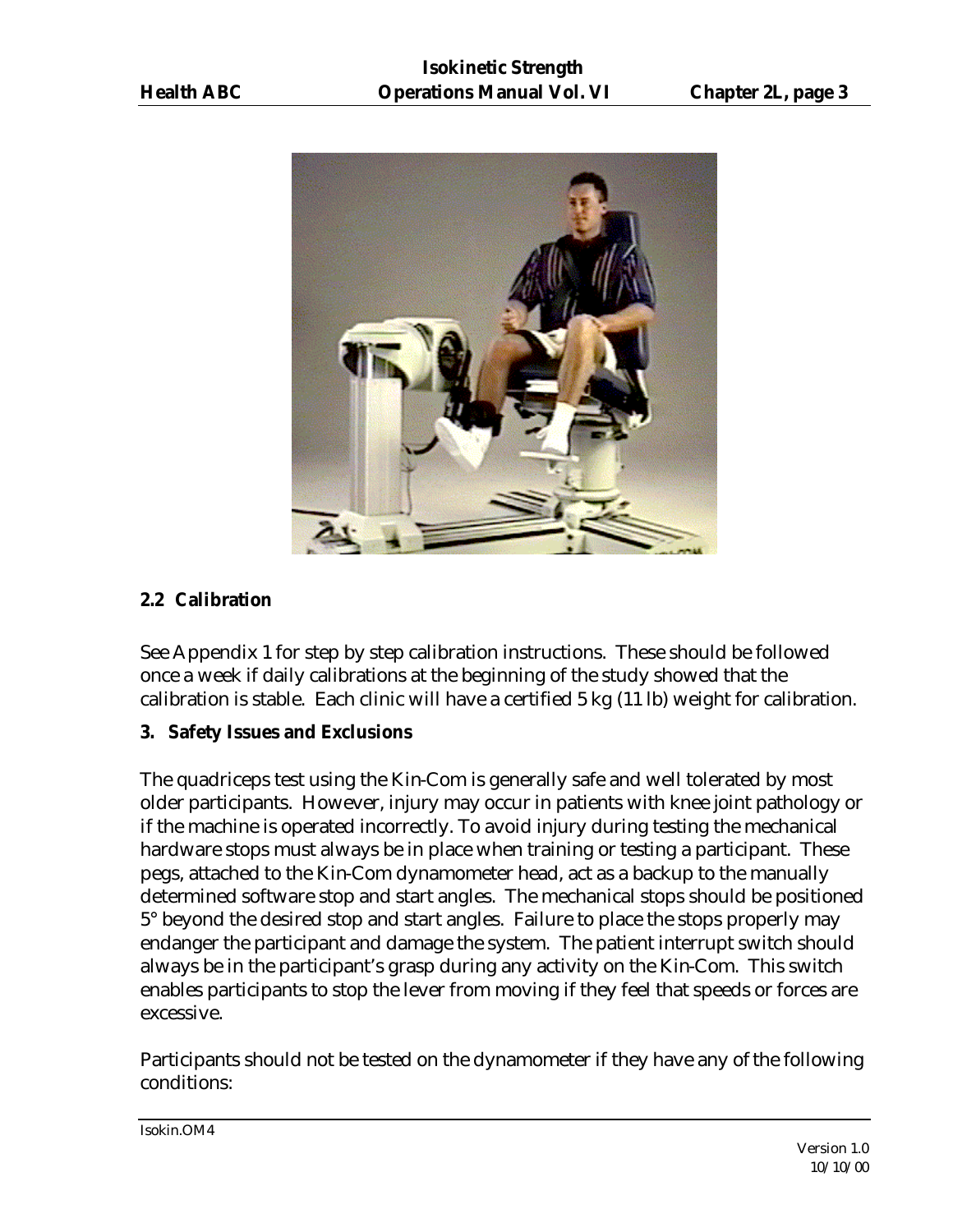- History of cerebral aneurysm
- Cerebral bleeding within the past six months
- Blood pressure  $>199/109$  mm Hg
- Severe bilateral knee pain that would make the examination uncomfortable. Participants with severe unilateral knee pain can be tested on the opposite side.
- Previous total knee replacement; if unilateral, the other knee should be tested.

Unless contraindicated, the participant should be measured on the same leg as they were measured at Visit 2 (see Health ABC Data from Prior Visits). However, some participants may have had a knee replacement since Visit 2, or may now have severe knee pain that precludes testing on the original leg. In that case, the other leg should be tested, unless it too has had knee replacement or another contraindication to testing. If a participant complains of pain during the test, or if their curves indicate that they are unable to do the test due to pain (see Appendix 2 for examples of curves indicating pain), the test should be discontinued. NOTE: it may be necessary to change the scale of the image on the screen to be able to detect the wobbles indicating pain. Generally speaking, the scale should be as expanded as possible while keeping the entire curve still on the screen. Detailed instructions for changing the scale are included in Appendix 3 (in **boldface type**).

## **4. Participant and Exam Room Preparation**

The minimum space requirements for Kin-Com dynamometry is 9'x12', and a 12'x14' space is very comfortable.

Ideally, this test should be performed after a short period of warm-up exercise. The Long-distance Corridor Walk is well-suited to this purpose and should be performed first.

## **5. Detailed Measurement Procedures**

Health ABC will use the Kin-Com 125 AP dynamometer. This dynamometer has an automatic positioning feature that stores and recalls a participant's exact positioning and testing protocol from one examination to the next. It is important for this longitudinal study that the methods of strength testing and the participant positioning be consistent throughout the study. Therefore, the settings from Year 2 should only be changed if: 1) the shin pad could slide up and down on the participant's leg, or

2) the lever arm length is too long and touches the top of the foot or prevents the participant from flexing their foot to a 90 degree angle.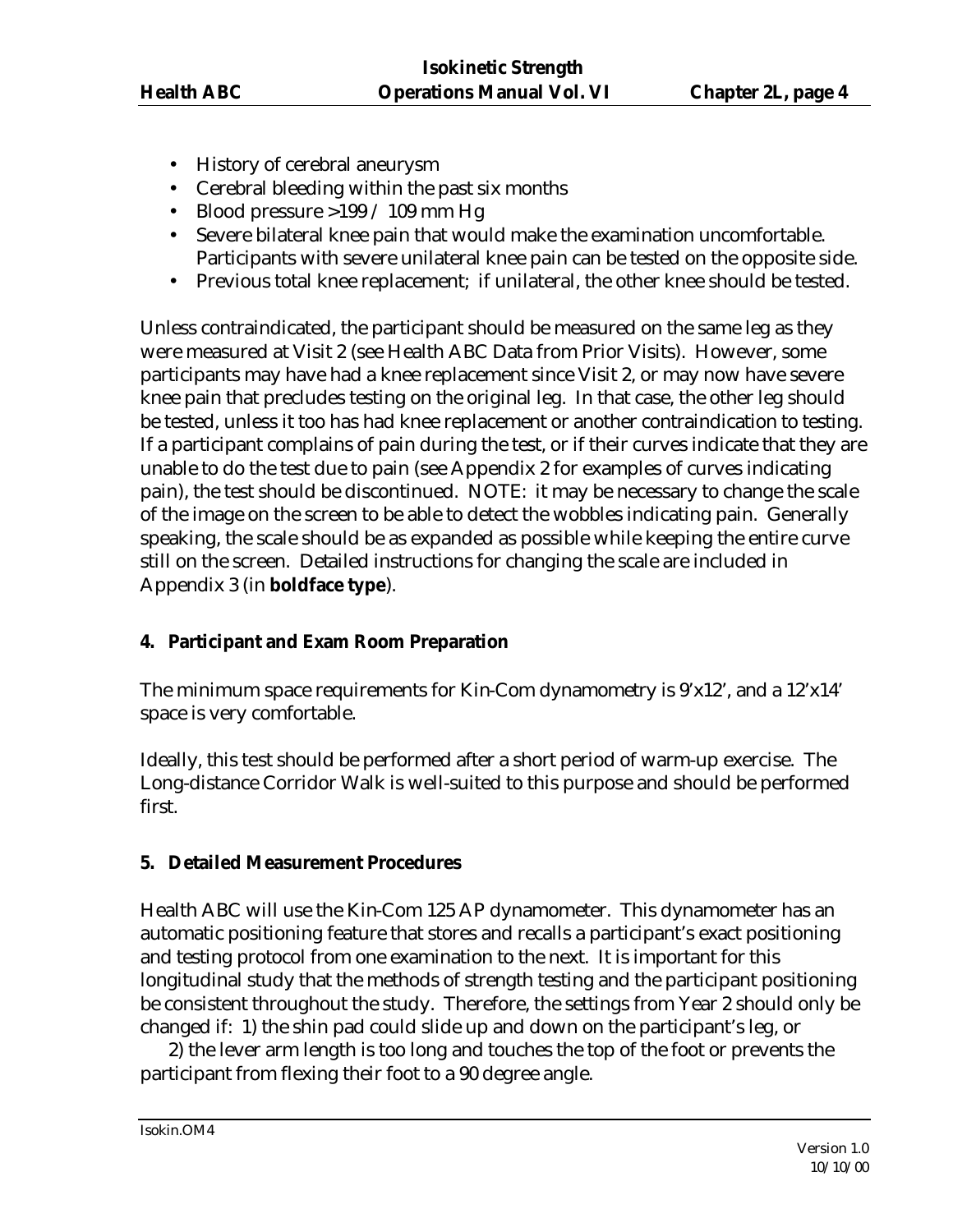Short lever arm lengths should be left as is.

Step-by-step instructions for use of the Kin-Com for a participant who has been tested before can be found in Appendix 3. If a participant did not have a baseline exam but can be measured now, follow the procedures in Appendix 4 (new participant). Participants who can no longer be tested on the same leg as at Visit 2, but can be measured on the other leg can be set up by following the instructions in Appendix 3, but doing a new test. The step-by-step instructions for positioning the participant for the new leg are listed in Appendix 3 following the .

## **5.1 Record Keeping**

A form is provided as a backup to the computer storage of patient positioning and for a summary record of isokinetic dynamometry testing performed on each participant. In addition, certain data are entered into the Kin-Com database via the keyboard. This includes participant name, gender, Health ABC Enrollment ID # (in the "physician" space in patient information), and the Staff ID of the examiner (in the "clinician" space). **It is important to complete all four of these fields to allow the participant to be positively identified in the data sent to the Coordinating Center for analysis.**

Record which leg is being tested (see Health ABC Data from Prior Visits). Record participant positioning parameters including lever arm length, how many trials were attempted, how many trials were accepted, peak torque, average torque, whether or not the test was performed, and the date of the test.

*Important:* A printout of the report form should also be made immediately after each testing session and kept in the participant's record in case of computer failure.

## **5.2 Administration**

## **5.2.1 Determine Contraindications or Disabilities of Right Knee**

1) Check the blood pressure form to ensure that the participant's sitting blood pressure does not exceed 199 systolic and 109 diastolic mm Hg. Record on Kin-Com Form.

2) If the participant indicates that they have suffered a cerebral aneurysm, record this on the Kin-Com form and do not continue. Testing is contraindicated in these participants.

Script: "Has a doctor ever told you that you have an aneurysm in the brain?"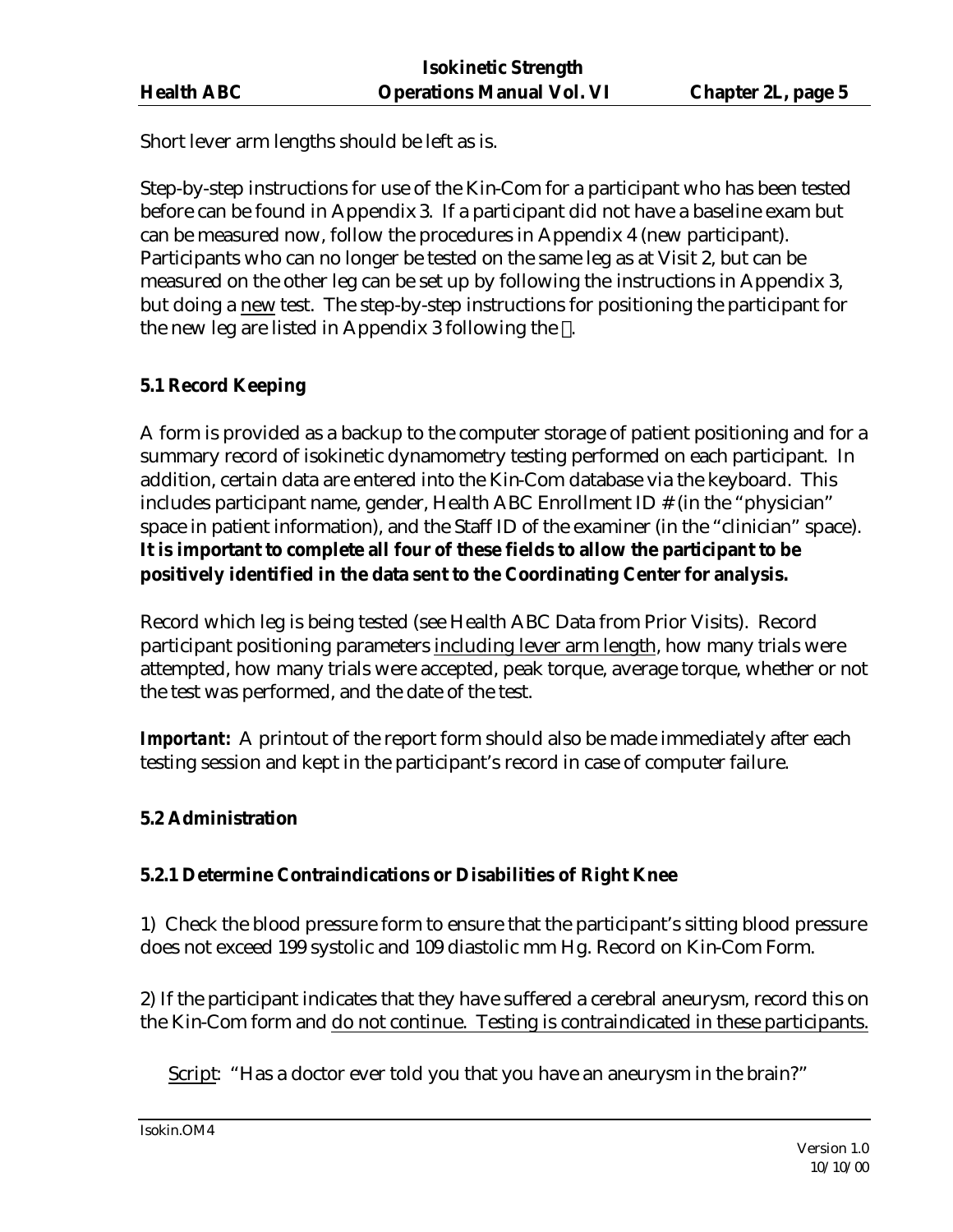3) If the participant indicates that they have suffered a cerebral hemorrhage in the past six months, record this on the Kin-Com form and do not continue. Testing is contraindicated in these participants.

Script: "Has a doctor told you that you had a cerebral hemorrhage (bleeding in the brain) in the last six months?"

4) Determine which knee can be tested.

Script: "Have you ever had knee surgery on either leg where all or part of the joint was replaced?"

Refer to the Data from Prior Visits Report for the leg that was tested at Visit 2. If not contraindicated by a new knee replacement, test the same leg as at Visit 2.

5) If both knees have been replaced, do not test. Otherwise, with reference to the leg of interest, determine whether pain will prevent them from doing the test.

"Is it difficult for you to bend or straighten either of your knees fully due to pain, arthritis, injury, or some other condition?"

6) Determine whether the leg can be tested by using a simple manual test. Have the participant extend their knee until the knee is flexed 60 degrees down from the fully extended position. The tester asks the participant to extend the knee and tests manually that the task is correctly understood.

Put hands above the participant's ankle and ask the participant to press against your hands. Keep your elbows extended and use the weight of your upper body to resist the push.

After having tried the movement, the participant should be asked:

Script: "Did you have pain in your knee that stopped you from pushing hard?"

Record results of manual test on Kin-Com form. Do not test if neither leg can be tested without excessive pain.

## **5.2.2 Positioning the Participant on the Kin-Com**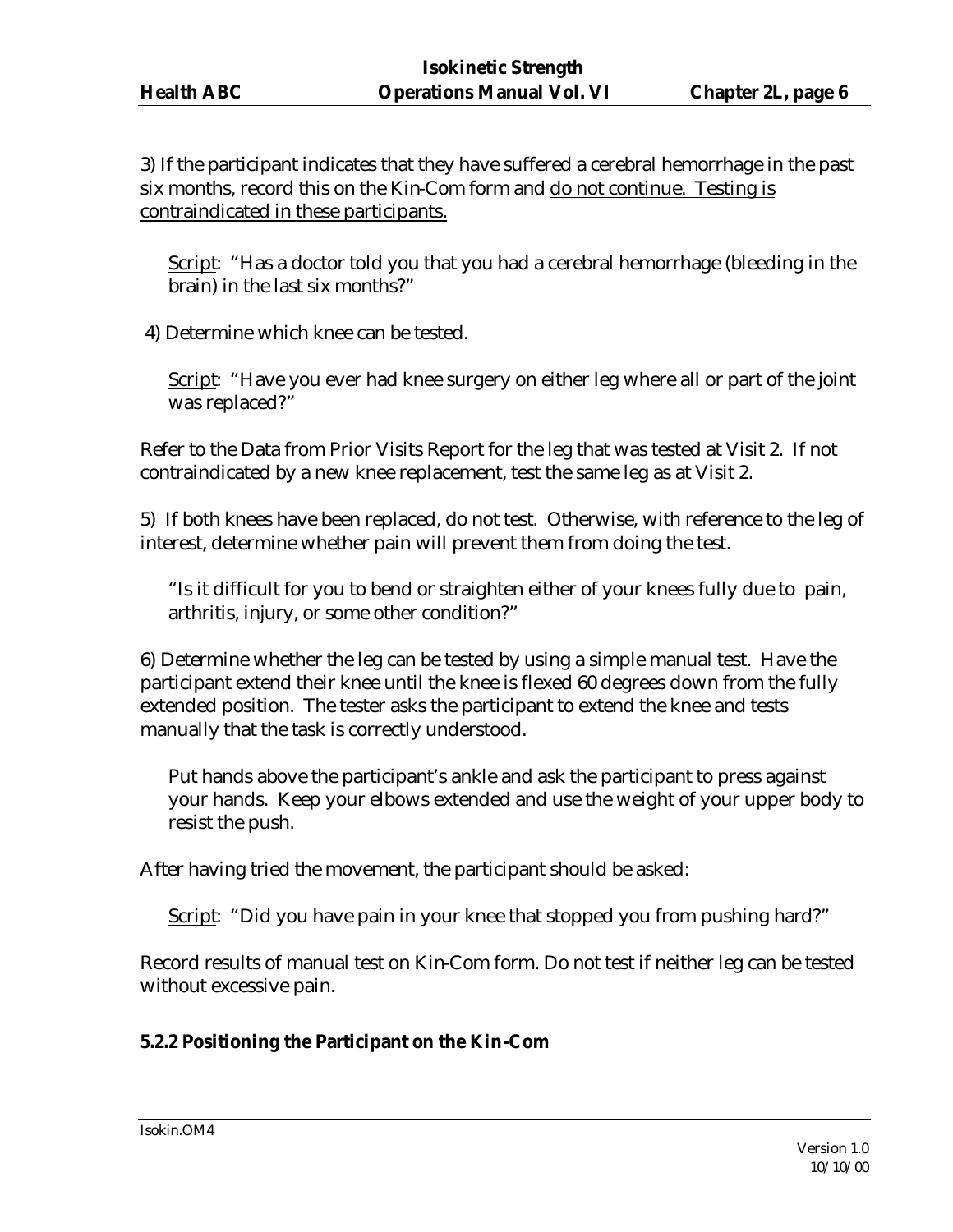1) Participants are positioned sitting and with the back supported according to instructions. Stabilizing straps are placed across the pelvis and the distal thigh of the leg to be tested. Be sure the participant sits all the way back against the back of the chair and the stability straps are strong enough to prevent the participant from using other muscle groups to help the thigh muscle. In Memphis, the participant's untested leg should hang free without support. In Pittsburgh, the participant's untested leg should rest on the footrest.

Script: "Now I would like you to sit in the chair with your hands comfortably in your lap. Please keep your hands in your lap during all testing."

2) If the same leg was tested at Visit 2 and Visit 3, position the participant using the dynamometer positioning parameters stored at Visit 2 (see Appendix 3). If there was a leg change from Visit 2 to Visit 3, be sure to set all positioning parameters, including those that must be set manually, to match the parameters used at Visit 2.

**IMPORTANT:** After positioning the participant, be sure to proceed to Manual Mode, then touch Index Location and check whether all positioning parameters including lever arm length are correctly entered, then touch Accept. Touch Enter to save this participant position and touch Yes when asked "Positional data for this patient/side/joint/movement exists. Do you want to overwrite?" **It is very important to follow these steps to ensure that all positioning parameters including lever arm length are correctly stored to allow later deletion of data files without loss of positioning information.** As a backup, lever arm length as well as all positioning parameters will be recorded on the exam form. Detailed step-by-step instructions for carrying out these important tasks are included in Appendix 3.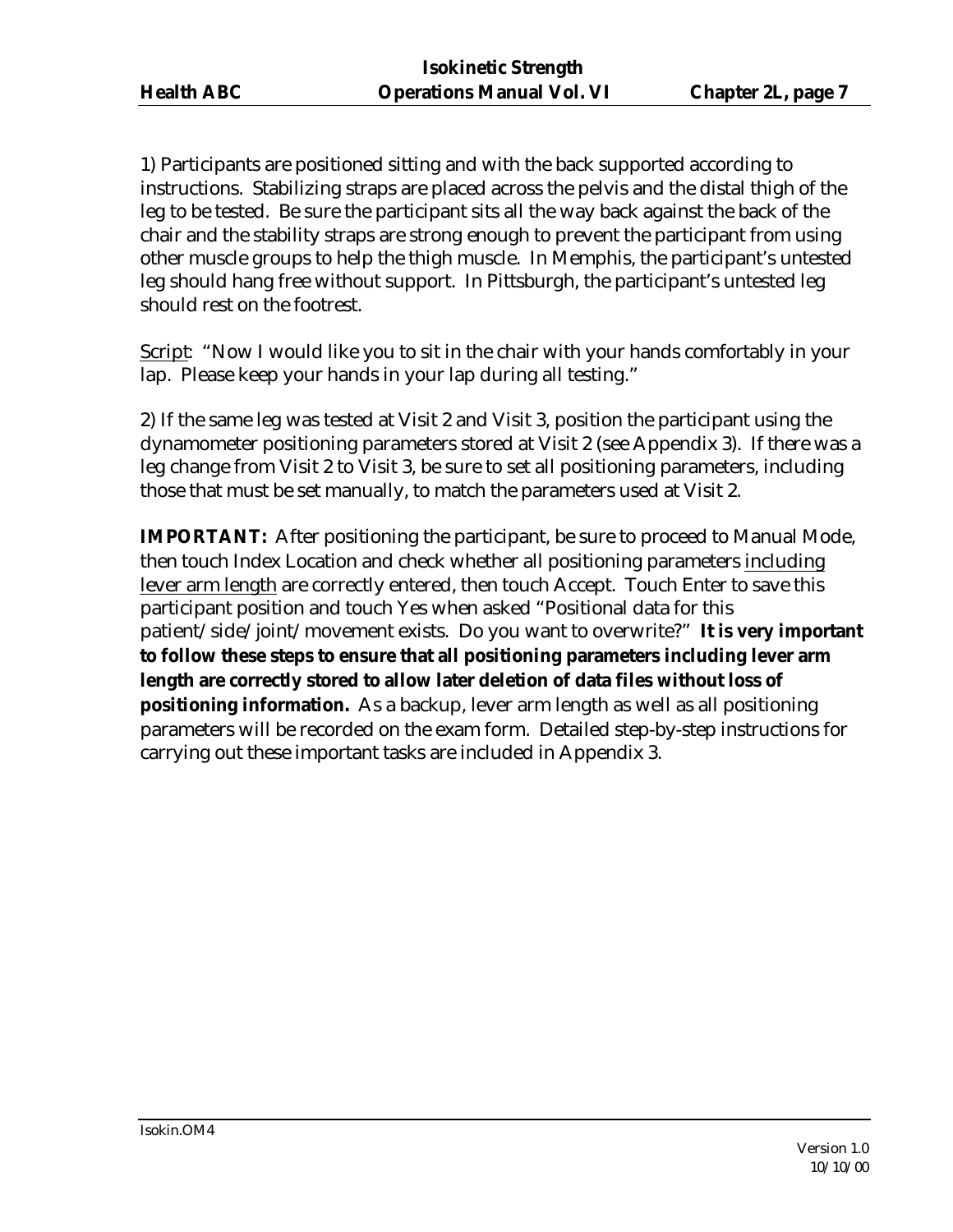



3) If the opposite leg must be tested, or if the participant has not been tested before, the participant must be positioned correctly in the dynamometer. The knee joint (lateral femoral epicondyle [see figures above]) is aligned with the rotational axis of the dynamometer. This can usually be accomplished by adjusting the dynamometer up/down and in/out. Occasionally seat angle up/down and seat in/out adjustments must be made. The resistance pad at the end of the lever arm is placed approximately two finger widths above the ankle bones (malleoli). (See figure below.) In very tall participants place the resistance pad as near to the ankle as possible.



The Kin-Com automatically records any changes to the dynamometer positioning and seat that might have been changed while fine tuning the participant's positioning. The software will also prompt the operator to make any necessary changes to the dynamometer tilt (parameter A) and rotation (B); lever arm stops (C&D); and seat rotation (E), back angle (F), bottom depth (G), or bottom angle (H). These changes in the manual parameters must be read from the dynamometer and entered manually into the program so that future measurements can be standardized.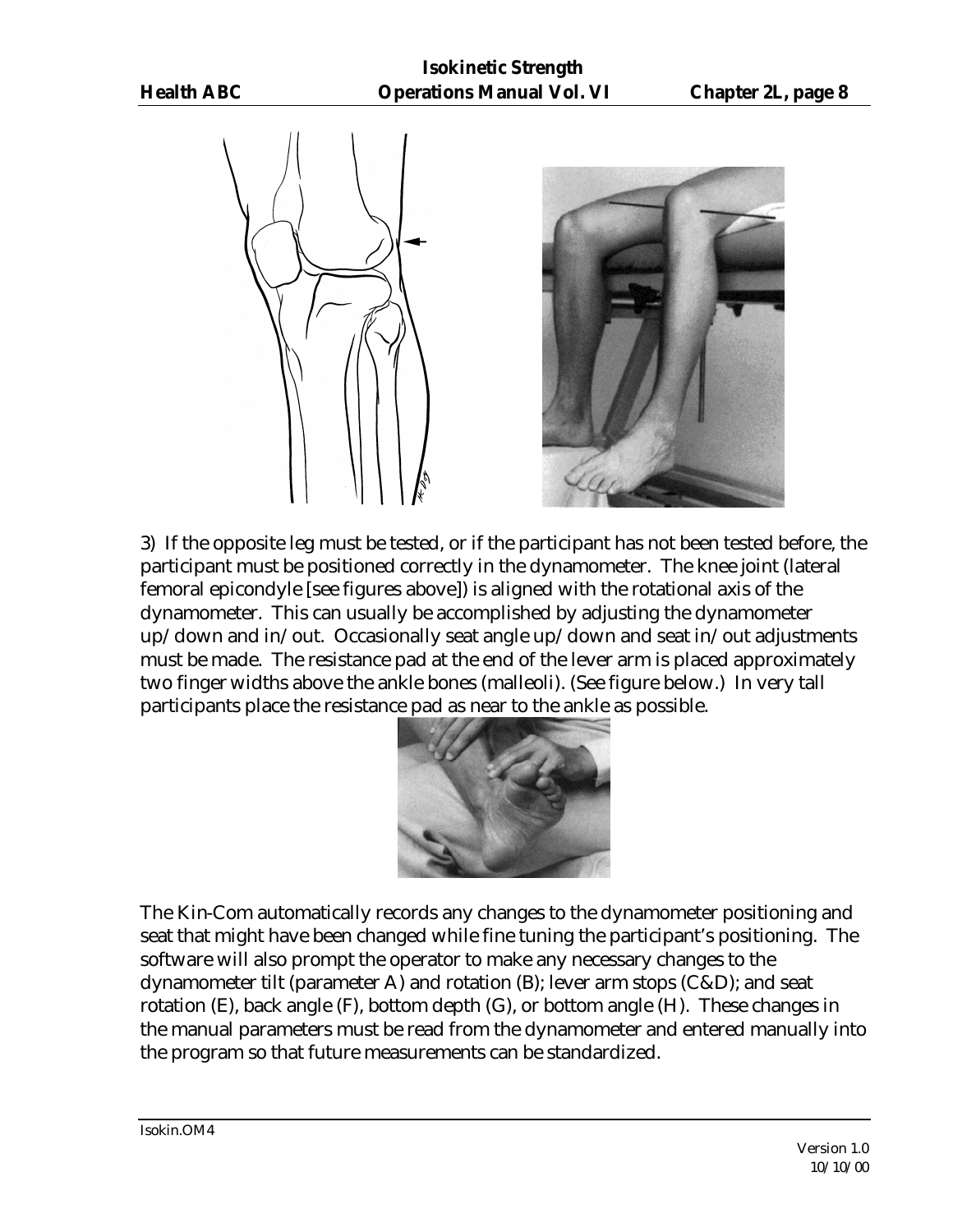#### **5.2.3 Test Parameters**

1) The computer joint angle is adjusted to anatomical joint angle by referencing the machine at 90° when the participant's knee is at 90°.<sup>1</sup> The machine reference angle must then be entered as 90° (see Appendix 3).

2) To correct for gravity, the participant's limb is weighed at approximately 45°. Weighing and gravity correction are covered in detail in Appendix 3.

3) Start and stop angles are set at 90° and 30°.Follow the instructions in Appendix 3. It is important that the start and stop angles be set correctly. Testing from 89° to 31° is not the same as testing from 90° to 30°.

4) Participant performs an isometric effort (lever arm not moving) to determine halfmaximal force (used as start force for isokinetic testing).

5) Test concentric repeatedly with a 20-second rest between each until three similar curves have been obtained, but no more than 6 attempts.

## **5.2.4 Demonstration and Practice**

1) Participants should be given the interrupt switch to hold and instructed to use it if during the test they become apprehensive that the machine is pushing them too hard or they experience pain that makes them want to stop the test. In this case, pushing the switch will shut down all power to the Kin-Com and it will come to a soft stop.

2) Before testing begins, participants should be asked to perform a maximum *isometric* effort (lever arm does not move) to determine the starting force for isokinetic dynamometry. The starting force will be set at half the maximum isometric effort (see Appendix 3).

 $\overline{a}$ 

 $<sup>1</sup>$  Note to investigators analyzing Kin-Com data: By setting anatomical joint angle based on machine joint</sup> angle, there may some error in the actual range of motion measured. This error may be the result of anatomical differences between participants so that the actual range of motion measured may not be 30° to 90°, although the range of motion will cover a 60° arc. In addition the seat angle (usually 15° above horizontal) will generally affect the true joint angle, and in turn affect the actual range of motion measured. The range tested within participant will be constant from visit to visit, but may vary across participants. This should be taken into account when describing the Kin-Com protocol.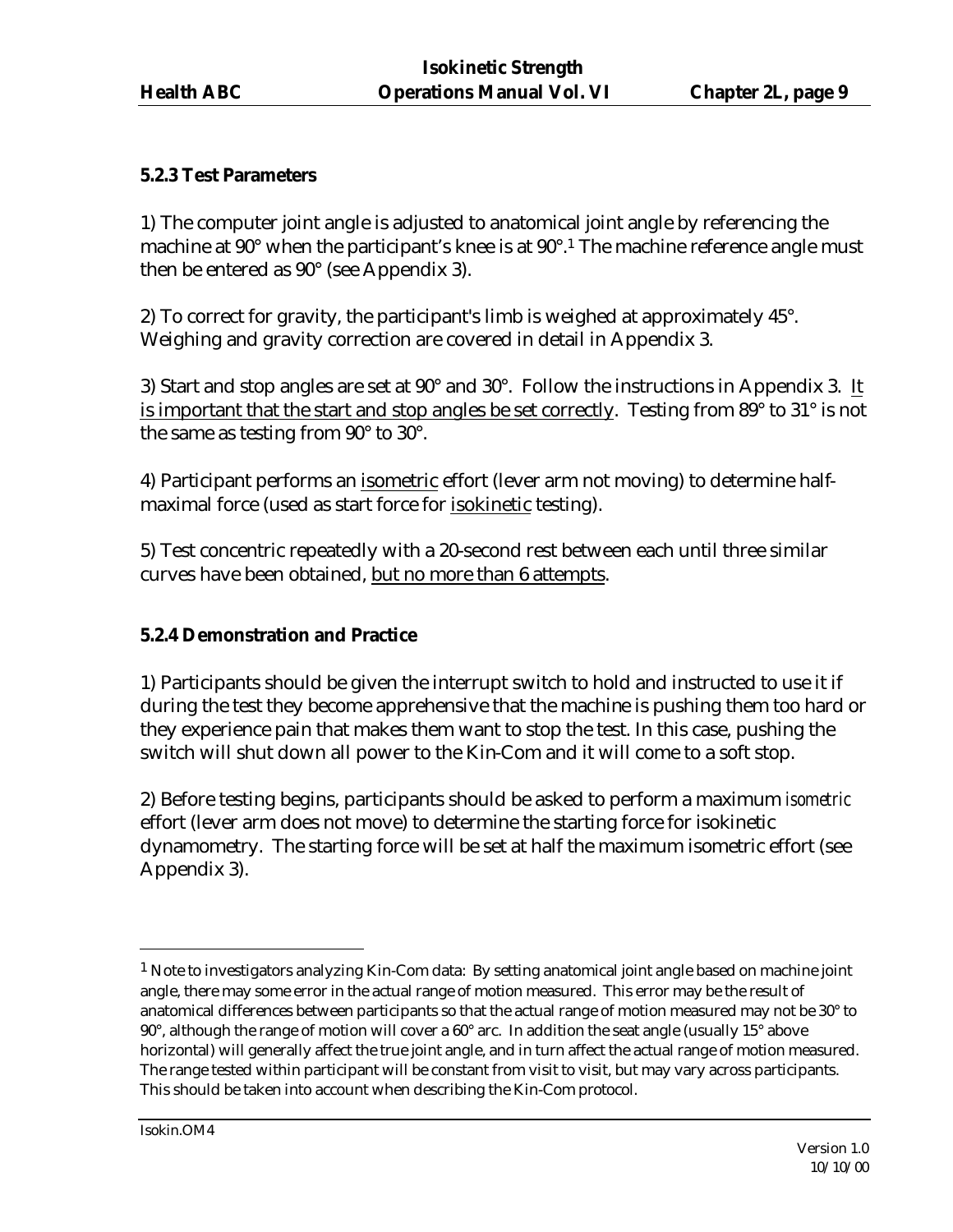Script: "On this first test, the lever arm will not move. I want you to push as hard as you can until I say stop. Push, push, push, okay stop."

3) Participants should perform two good submaximal practice efforts before testing begins. A good practice is based on the shape of the curve.

Script: "Now that you are all set up, I would like you to do a couple of practice tests. Push against the lever arm and keep pushing until it stops. I just want you to get the feel of it so you don't need to push as hard as you can. If you experience any pain, tell me and we will stop or adjust the machine."

4) If the participant complains of pain during the practice trials, determine how severe the pain is and whether testing should continue.

Script: "Does it hurt enough that you want to stop?"

If the participant complains of severe pain, discontinue testing unless the contralateral leg can be tested.

#### **5.2.5 Test**

1) Once the participant has practiced the testing procedure, tell them that you will now begin the actual testing.

Script: "OK, this one is for real. I'd like you to push against the lever arm until it stops. Whenever you are ready, push as hard as you can." (during the maneuver) "Harder, harder." (after completion) "Now we'll let you rest" [allow a 20-second rest period].

2) You will have to push the lever arm back to the starting position. *Grasp the load cell, not the lever arm* and push the arm back to the starting position.

3) Starting with the second effort, the Kin-Com will display the new test overlaid on the old test. If the two efforts "overlay" very consistently, both are accepted. Appendix 5 gives examples of acceptable and unacceptable overlays. If the efforts do not overlay consistently, the one with lower amplitude is discarded.

After each test effort, tell the participant whether the previous two curves were similar or whether the latest effort was an improvement or the effort had dropped off. This feedback will tend to encourage maximal effort on each test.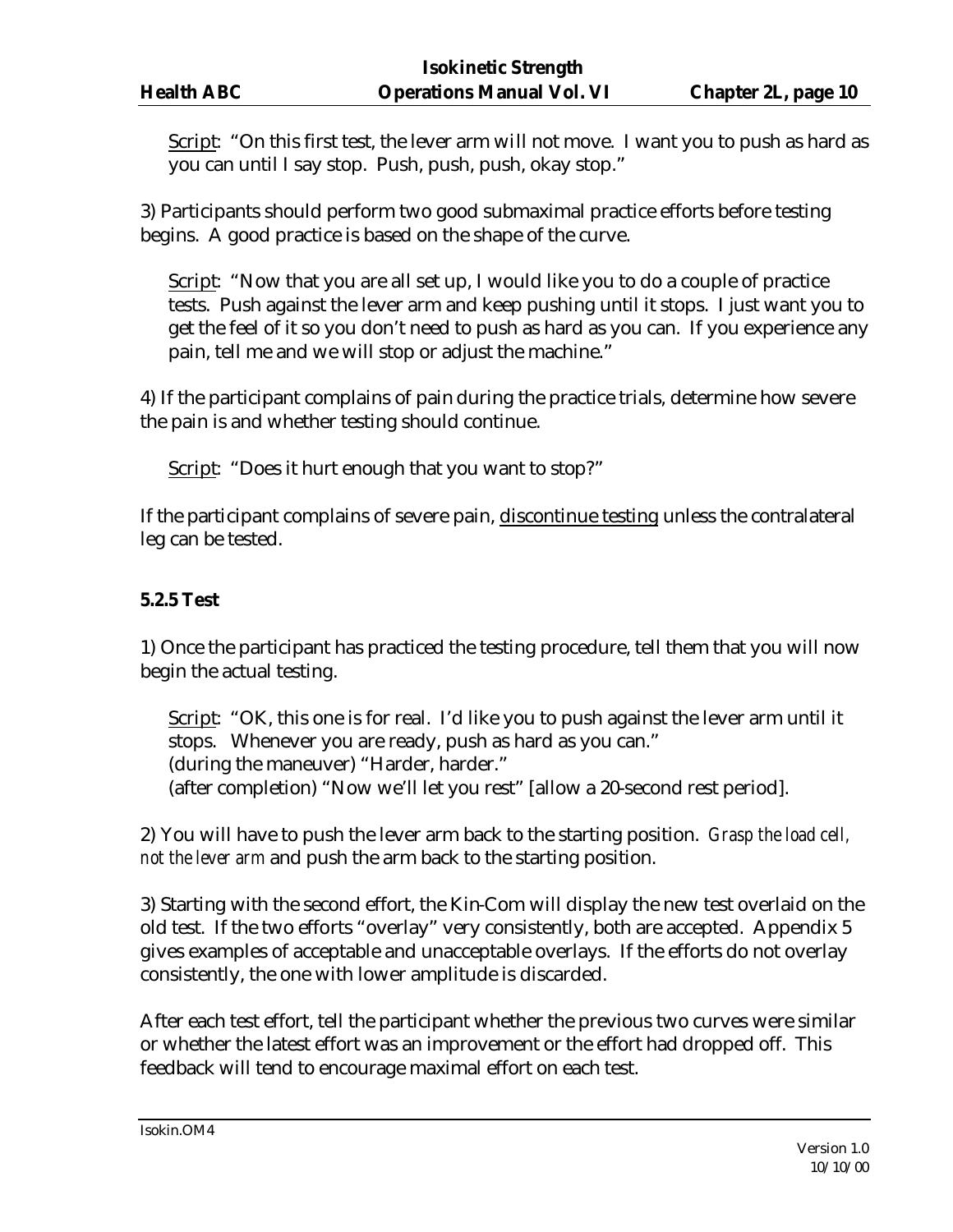Concentric efforts are repeated until three similar curves have been obtained. The participant should not be asked to attempt more than six cycles. Keep track of the total number of attempts and the number of attempts "accepted." These numbers should be noted on the exam form.

With experience, it should be fairly easy to tell from the curves when the participant isn't trying. If it appears that less than maximal effort is being exerted, encourage the participant to try harder. Emphasize the importance of the data to the study. However, if the participant complains of pain, or if the form of the curve indicates pain (see Appendix 2), ask if it hurts too much to push full strength. Do not continue to test a participant with excessive pain.

If the participant is obviously fatiguing and efforts are decreasing in magnitude (each subsequent effort is lower that the previous) then after three or four attempts the test may be stopped.

The total number of trials accepted and stored (usually three) and the total number of trials attempted (accepted or rejected) should be recorded on the exam form. **If an exam was accidentally saved before the end, this should be noted on the exam form (checkbox) and the number of curves in the accidentally saved file recorded.**

## **5.2.6 Diskette Backup of Data**

Once a week, the data manager should make a copy of all data collected since the last backup in the study. The backup will be sent to UCSF monthly for downloading into the data system, and another copy should be maintained by the sites. The whole set of diskettes constitutes a complete backup of your Year 4 data. Detailed instructions for making a diskette back up are given in Appendix 6. In addition, a Kin-Com Data Transfer Form should be filled out and sent in with the data.

To determine which files to back up, the sites should keep a log of all Kin-Com exams done. Each time a backup diskette is made, the log entries corresponding to the exams copied to diskette should be marked to denote that they have been copied and sent to the Coordinating Center. All Year 4 exams should continue to be stored on the Kin-Com computer until the Coordinating Center directs you to delete them.

Note: Any practice sessions should be deleted before making the diskette to be sent to UCSF. In addition, any remaining Year 1 or 2 exams should be deleted for each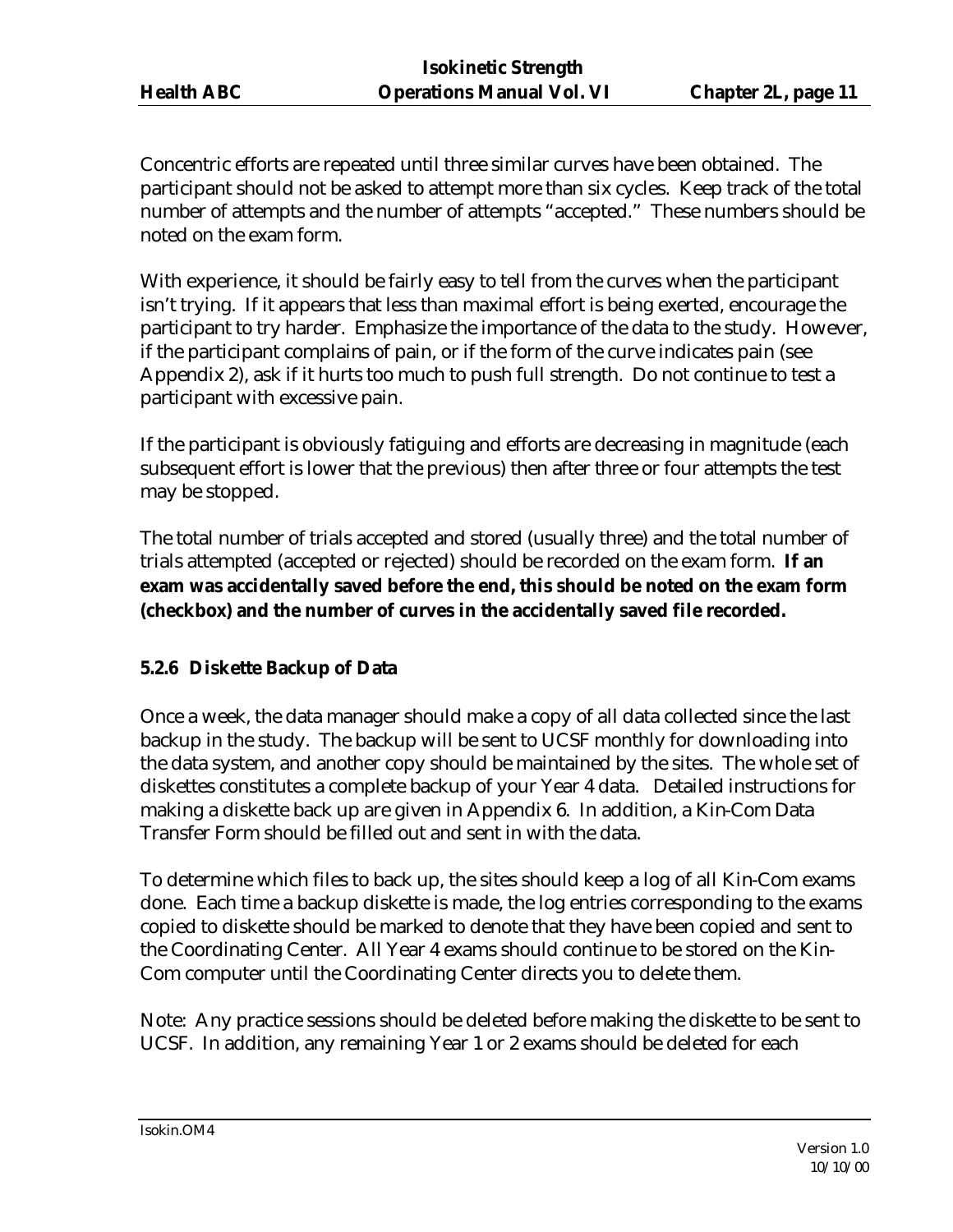participant who has a Year 4 exam file. This will prevent the dataset from becoming overly large. Detailed instructions for deleting files are also included in Appendix 6.

#### **6. Procedures for Performing the Measurement at Home**

This examination is not feasible for home visits.

#### **7. Alert Values/Reporting to Participants**

When the testing is completed, tell the participant that it looks like they have "done well."

#### **8. Quality Assurance**

#### **8.1 Training and Certification**

The Kin-Com manufacturer provided on-site training at one or both field centers, covering basic machine operation and the fundamentals of testing, as well as studyspecific procedures. Operators should practice on other staff members and themselves until reliable measurements are achieved. It is especially useful to practice on volunteers who are not knowledgeable about what to expect. Training should include:

- observe measurement by experienced examiner
- read manufacturer's user's guide and Health ABC OM with goal of understanding
	- the proper use of equipment
	- the proper calibration and adjustment of equipment
	- exclusions and safety considerations
	- detailed testing procedures
- practice on colleagues and "naive" volunteers

#### **8.2 Certification Requirements**

- Complete training requirements
- Recite exclusion criteria
- Demonstrate calibration and adjustment of Kin-Com
- Perform test on two volunteers under the observation of clinic QC officer or designated Kin-Com expert.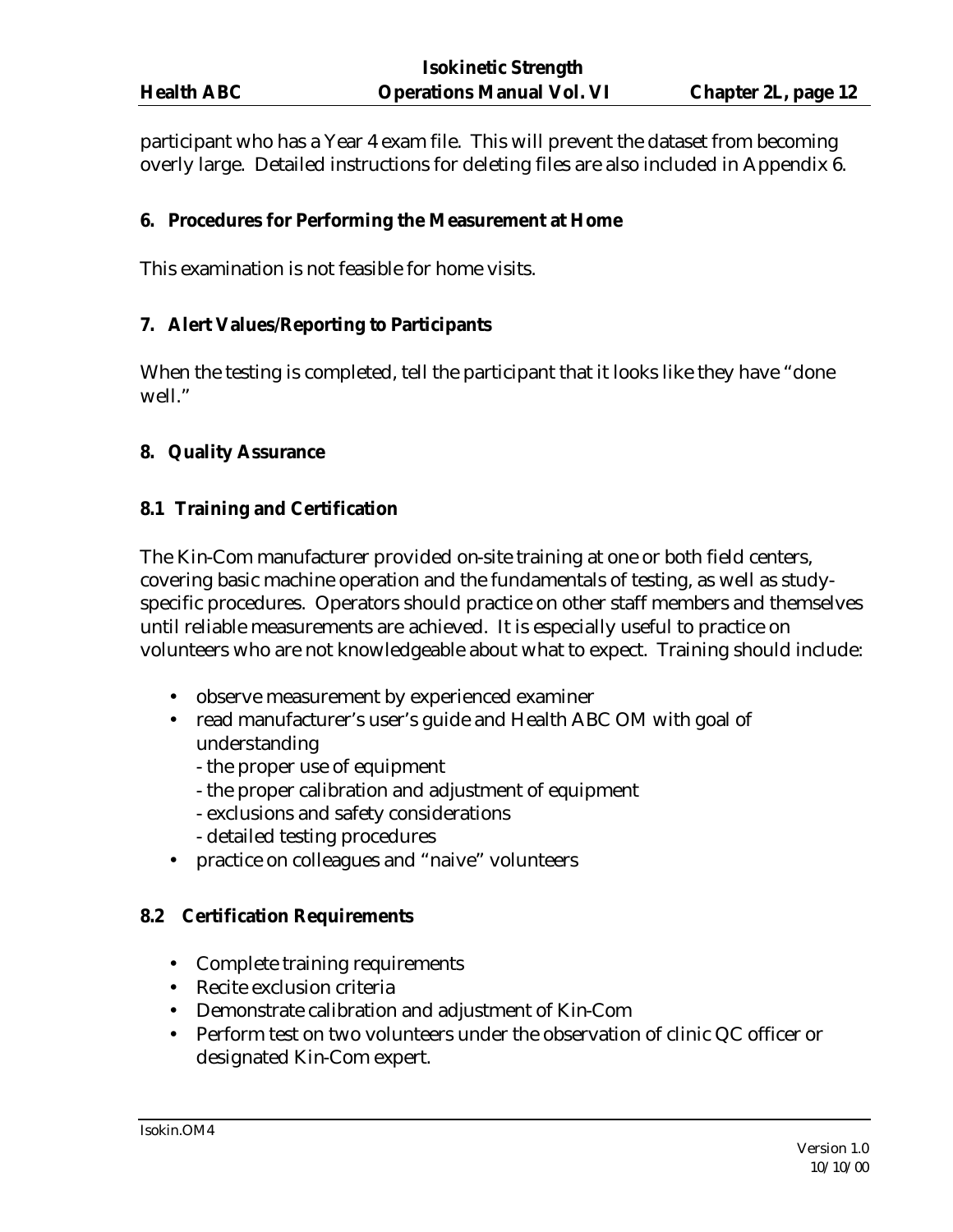#### **8.3 Quality Assurance Checklist**

- $\square$  Log indicates calibration according to schedule
- $\square$  Blood pressure form checked to determine if testing contraindicated
- $\Box$  Consults Data from Prior Visits Report to choose side to test
- $\Box$  Performs manual test to determine pain exclusion
- $\square$  Participant positioning correctly determined (from stored values if repeat test, by fine tuning in the manual mode if first test occasion)
- $\square$  Index Location checked and patient positions re-saved for each participant
- $\square$  Manual hardware stops in place
- $\square$  Patient interrupt switch in participant's hand during demonstration and testing and its operation properly explained
- $\Box$  Gravity correction correctly applied (leg weight is stable)
- □ Correct instructions given while demonstrating procedure
- $\Box$  Two good submaximal practice efforts
- $\square$  Standard level of encouragement (motivation and feedback) offered to participant
- $\square$  Correct determination of trials to be stored (based on overlay with previous trials)
- $\square$  Three successful trials stored or a maximum of six trials attempted after good practice efforts
- $\Box$  Key points from script stated and clearly delivered
- $\square$  Data saved to Kin Com file
- $\square$  Total number of trials and number of accepted trials noted on exam form
- $\square$  Report printed and placed in participant's file
- $\Box$  Reviews form for completeness
- $\square$  Form correctly filled out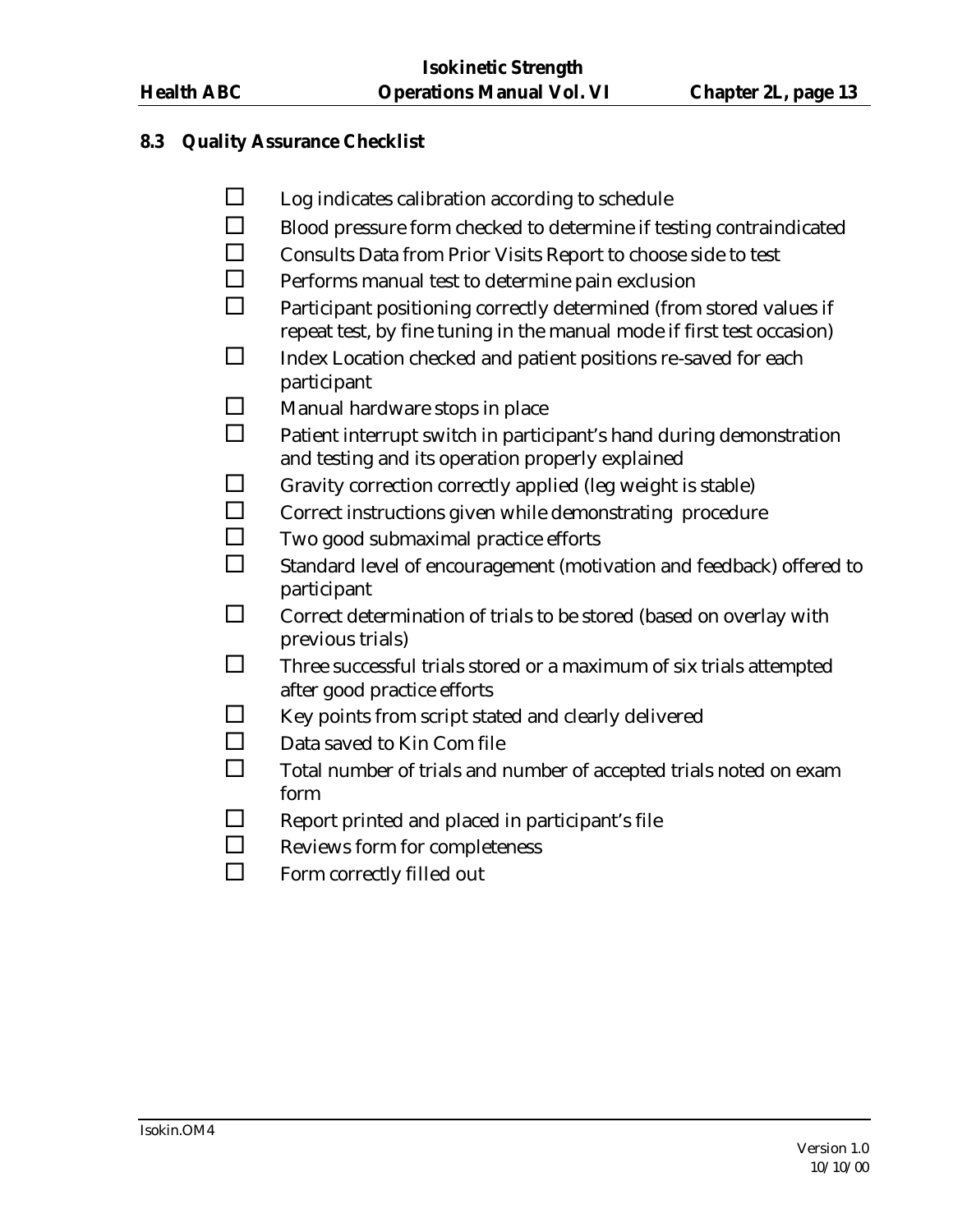### **9. References**

- 1. Knapik JJ, Wright JE, Mawdsley RH, Braun J. Isometric, isotonic, and isokinetic torque variations in four muscle groups through a range of motion. Phys Therapy 1983;63:938-46.
- 2. Kues JM, Rothstein JM, Lamb RL. The relationships among knee extensor torques produced during maximal voluntary contractions under various test conditions. Phys Therapy 1994;74:674-83.
- 3. Mayhew TP, Rothstein JM. Measurement of muscle performance with instruments. In: Rothstein JM (ed) Measurement in Physical Therapy, Churchill and Livingstone (New York), 1985, chapter 3.
- 4. Mayhew TP, Rothstein JM, Finucane SDG, Lamb RL. Performance characteristics of the Kin Com dynamometer. Phys Therapy 1994; 74: 1047-54.
- 5. Mayhew TP, Rothstein JM, Finucane SDG, Lamb RL. Muscular adaptation to concentric and eccentric exercise at equal power levels. Med Sci Sport Exer 1995;27:868-73.
- 6. Morris-Chatta R, Buchner DM, de Lateur BJ, et al. Isokinetic testing of ankle strength in older adults: assessment of inter-rater reliability and stability of strength over six months. Arch Phys Med Rehabil 1994;75:1213-6.
- 7. Murray MP, Gardner GM, Mollinger LA, Sepic SB. Strength of isometric and isokinetic contractions: knee muscles of men aged 20 to 86. Phys Therapy 1980;60:412-9.
- 8. Rothstein JM, Lamb RL, Mayhew TP. Clinical uses of isokinetic measurements: critical issues. Phys Therapy 1987;67:1840-43.
- 9. Wilhite MR, Cohen ER, Wilhite SC. Reliability of concentric and eccentric measurements of quadriceps performance using KIN-COM dynamometer: the effect of testing order for three different speeds. JOSPT 1992;15:175-86.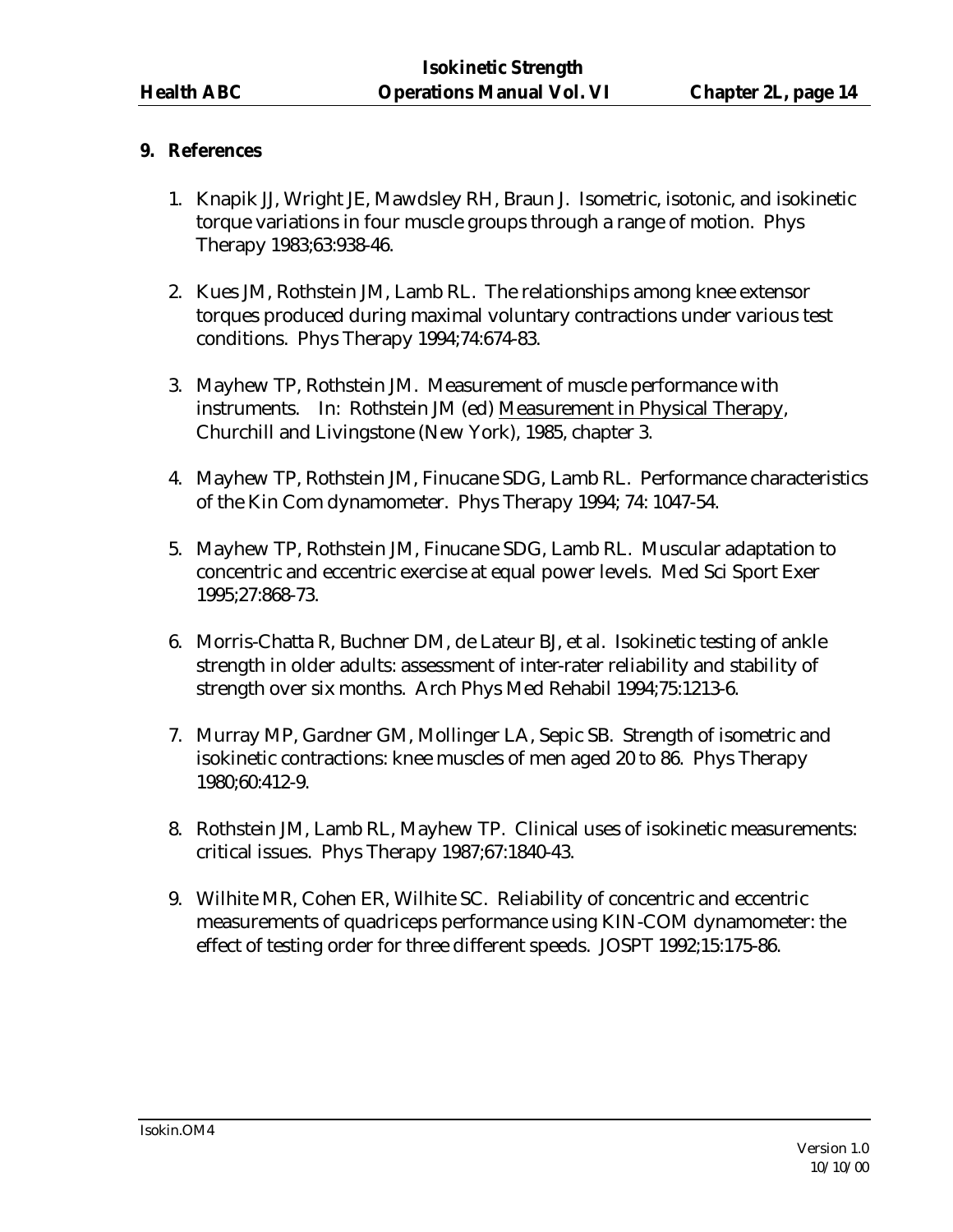## **APPENDIX 1 Kin-Com Calibration Procedure Part I Diagnostics**

From the Kin-Com Main screen: Touch screen anywhere

- 1. Select Kin-Com
- 2. Select System Utilities
- 3. Type: test
- 4. Type: yes
- 5. Select option 1
- 6. Select option 1
- 7. Position mechanical stop C at 2; mechanical stop D at 34
- 8. Make sure the load cell is firmly attached to the lever arm.
- 9. Position lever arm in approximately the horizontal position and pick up the patient abort switch.
- 10. MAKE SURE THE LEVER ARM IS UNOBSTRUCTED AND WILL NOT CONTACT ANY OBJECT! The lever arm will be moved passively throughout the full range of motion of the machine. This will be done at various speeds including full speed (250+ degrees per second). DO NOT STAND CLOSE ENOUGH TO BE STRUCK BY THE LEVER ARM DURING THIS PROCEDURE. During the Diagnostic check the software will actuate the lever arm several times and at several speeds. Do not get in the path of the lever arm until you have completed the Diagnostic check and have safely returned to the Kin-Com software.
- 11. Press Enter and the Diagnostics program will run.
- 12. Press the Patient abort switch when requested.
- 13. When the message Diagnostics program complete appears, press escape.
- 14. Press escape repeatedly until you return to the main menu.
- 15. This concludes the Diagnostic portion of the calibration procedure. If any problems were encountered during diagnostics, they would be reported on the screen. If problems are encountered, call service at 800-494-3398.

## **Part II Load Cell**

## **If the Kin-Com is not already set up for measuring the right leg, do so before beginning the load cell calibration.**

From the Kin-Com Main screen: Touch screen anywhere.

1. Select Kin-Com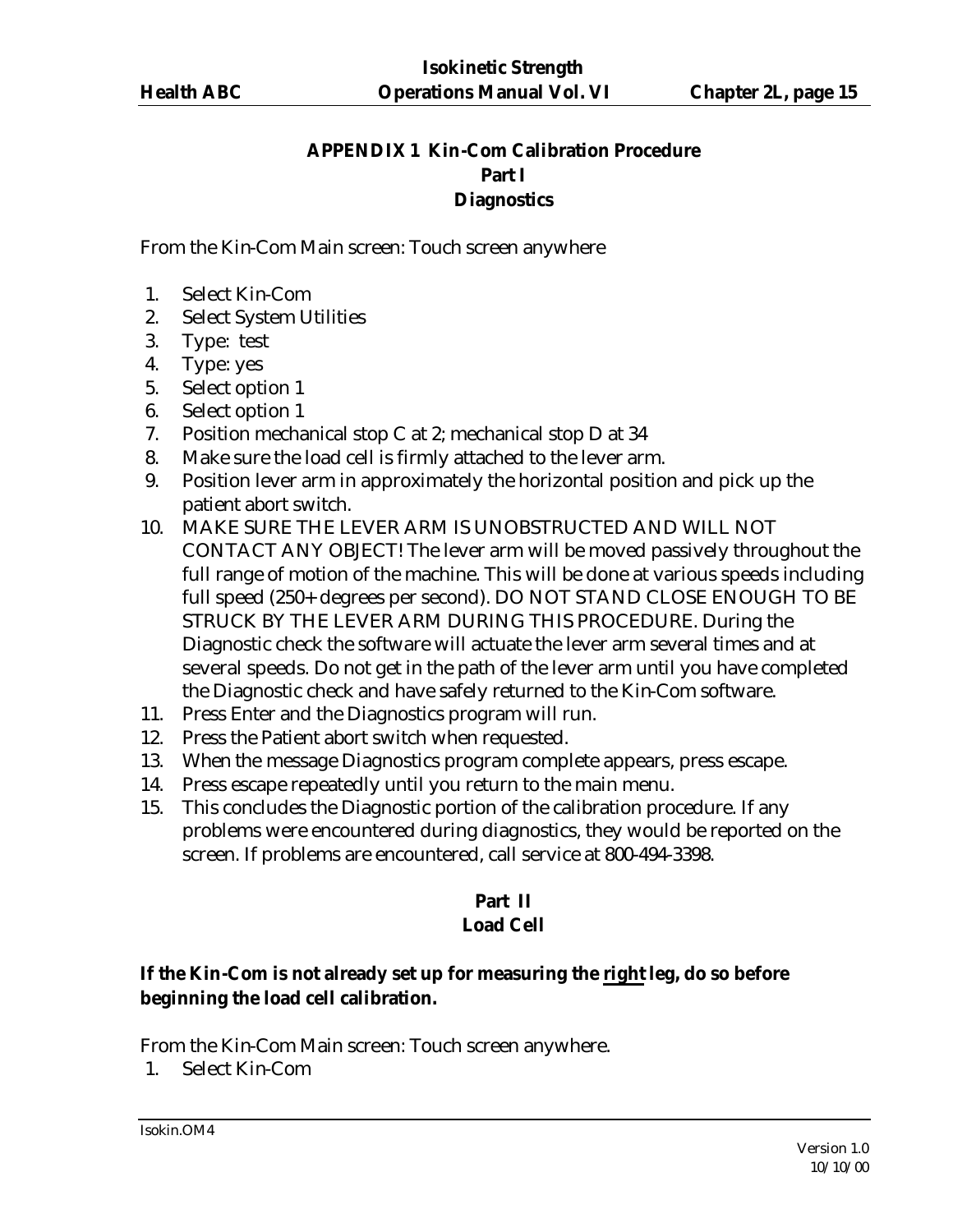- 2. Select Exercise
- 3. Select Protocol
- 4. Select Calibration
- 5. Select Continuous
- 6. Select Turn On Anatomical Reference
- 7. Move lever arm to horizontal and check with a level.
- 8. Select Enter
- 9. Actual joint angle is: 0; Select Enter
- 10. Grasp the load cell, **not the lever arm**, and move lever arm down a few degrees towards vertical.
- 11. Select Enter
- 12. Select Enter
- 13. Grasp the load cell, **not the lever arm**, and move the lever arm up towards horizontal until Stop Angle = 0.
- 14. Select Enter
- 15. Select Set Start Angle
- 16. Grasp the load cell, **not the lever arm**, and move the lever arm down towards vertical until Start Angle = 90
- 17. Select Enter
- 18. Select Enter
- 19. Force should read zero.\*
- 20. Select Start Exercise.
- 21. Pull up on load cell for about one second.
- 22. Place a known weight (11 lb or 5 kg) on the load cell. This is most easily done by attaching the weight to the load cell with a velcro strap.
- 23. Force should read 50 Newtons\*\*
- 24. Remove weight.
- 25. Select Escape

\*If the reading flickers back and forth between +1 or -1 and 0, this may be as close as you can get. If force does not flicker between 0 and +/- 1 or read zero with lever arm vertical, remove cover from Kin-Com, find the decal on the computer that shows the location of pot #7 force gain and #8 force zero adjustment (offset). With the lever arm vertical, adjust the zero adjustment screws until force reads zero.

\*\* If force reading does not read 50 Newtons in the horizontal position with the 11 lb (5) kg) weight attached, adjust #7 (gain) until it reads 50 Newtons. Calibration is complete.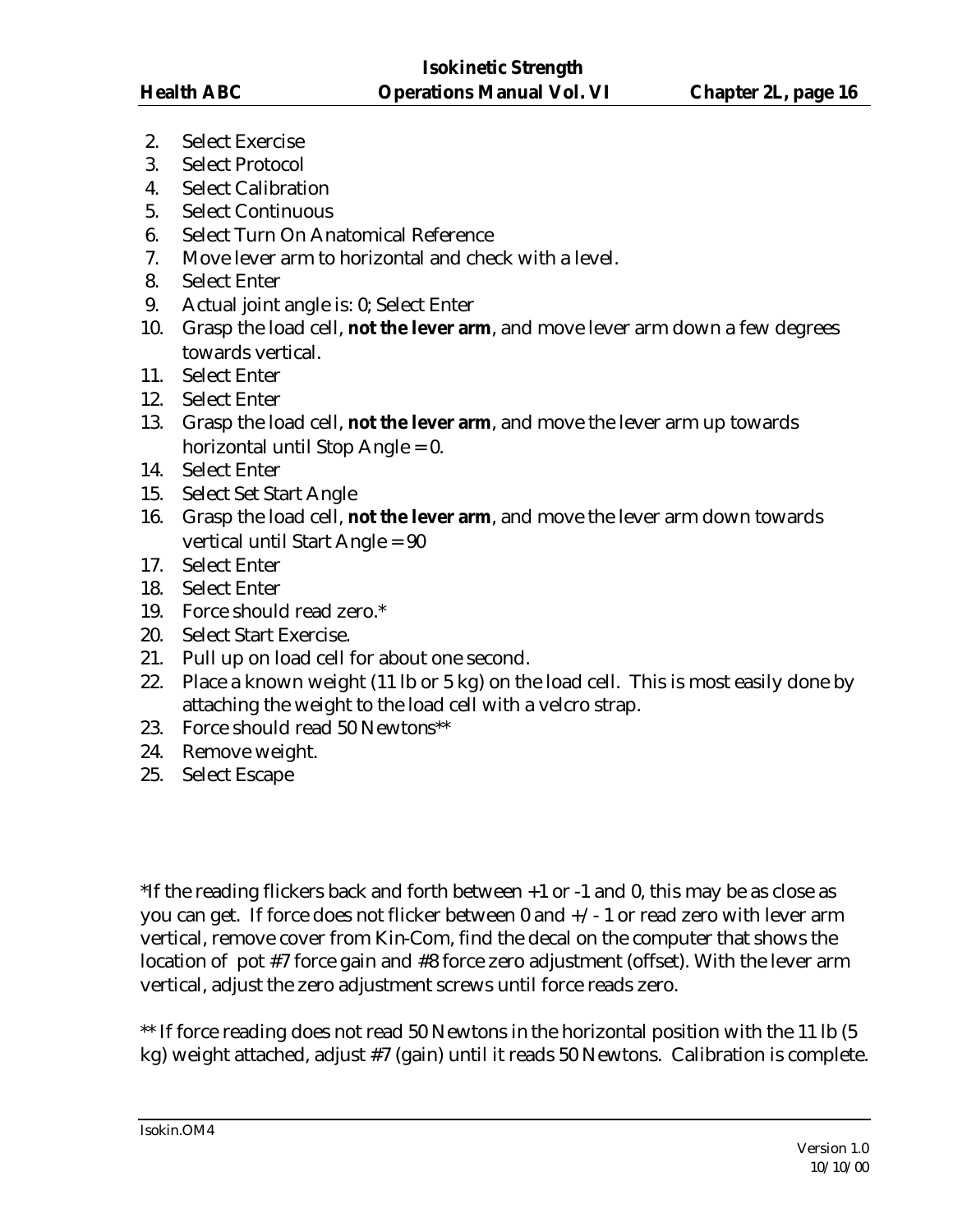

# **APPENDIX 2 Examples of Curves Indicating Participant Pain**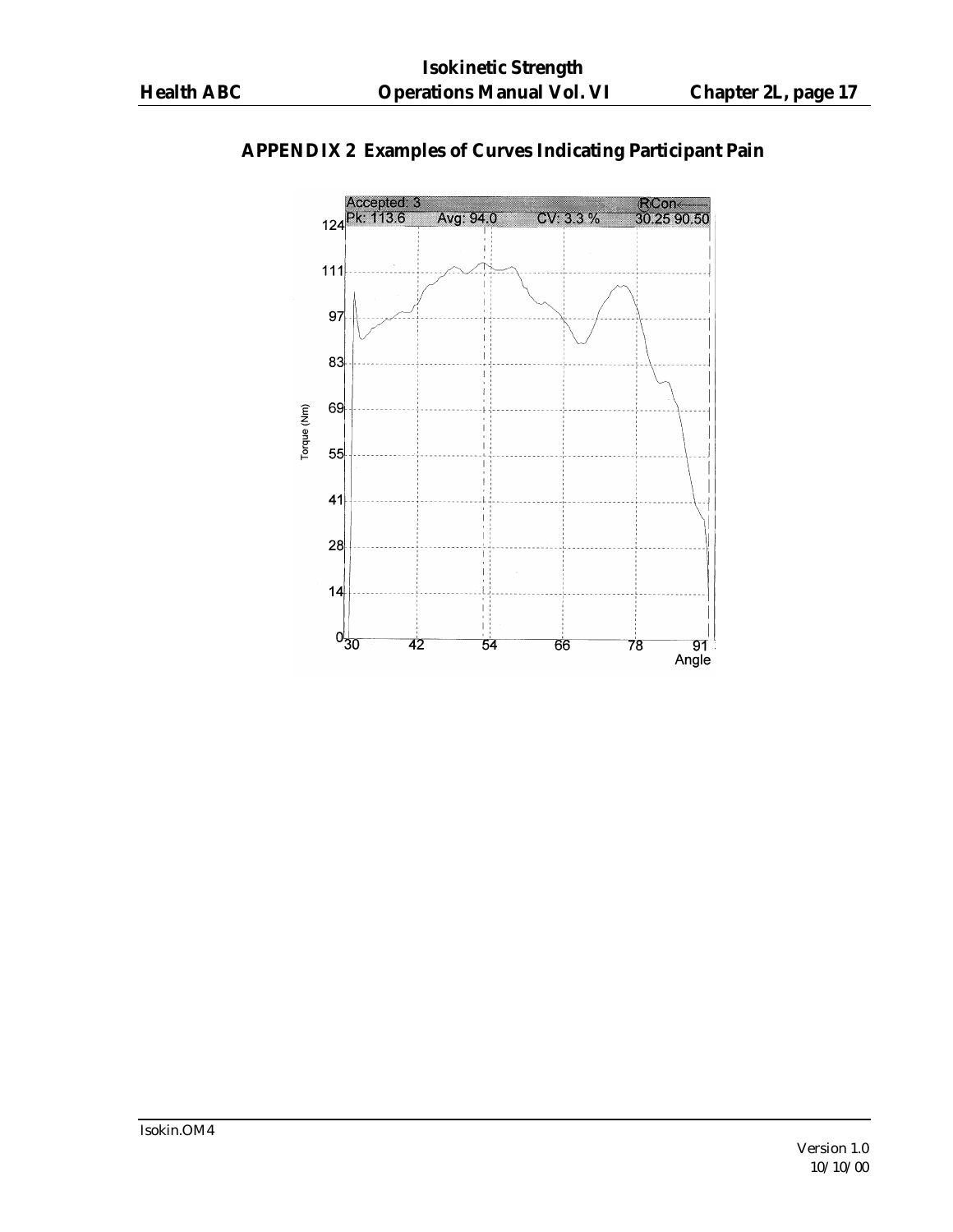## **APPENDIX 2 (page 2)**

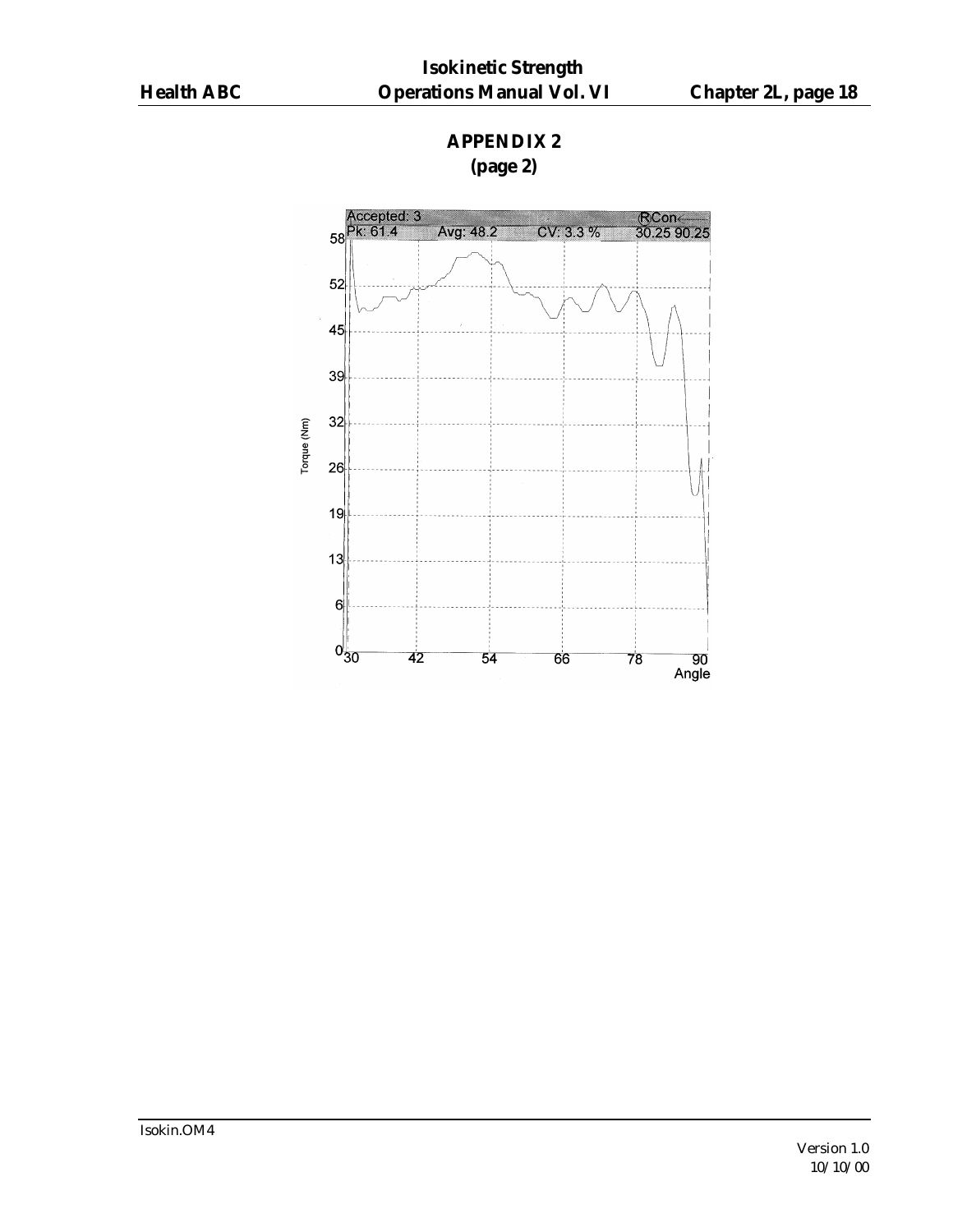## **APPENDIX 2 (page 3)**

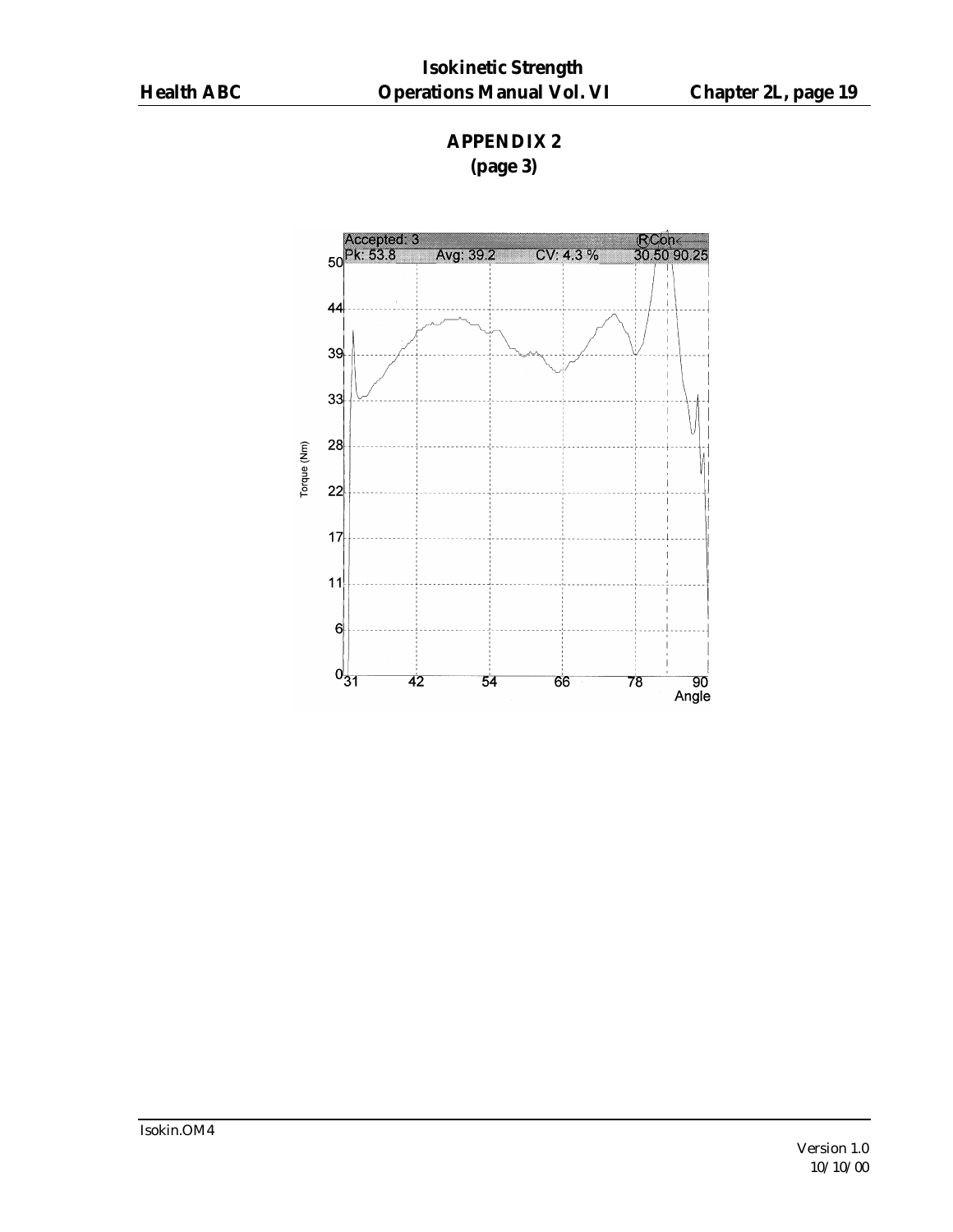## **APPENDIX 3 Health ABC Kin-Com Overlay Test Protocol – Repeat Participant**

- Power-up the Kin-Com.
- Touch the screen anywhere to enter the Kin-Com Main menu.
- Touch Kin-Com to access the main menu.
- Touch Patient Positions.
- Touch Patient Position.
- Select Patient from scroll box.
- Touch Enter
- Select side.
- The leg measured at the Year 3 visit is shown. If you are about to measure the same leg, continue. If you must change legs (see instructions on the data form), see instructions at below
- Touch Enter.
- Follow on-screen instructions to position the unit in the Patient's position for knee extension.

A box comes up that says: "Automatic positioning has been completed. Press anywhere to advance to the Manual Mode."

- At Manual Mode, **touch Index Location,** check to see that lever arm length is correct (Note: You will have to position the pad on the participant's shin to verify this measurement) Do not change from year 2 values unless lever arm is too long and participant is uncomfortable or cannot flex foot to 90 degrees.
- Use the arrow buttons on the keyboard to move the highlight bar to the appropriate positions(s). If any adjustments have been made, type in the correct number(s), including lever arm length, and touch Accept.
- **Touch Enter to save this Participant position**.
- A scroll box will appear that says "Positional data for this patient/side/joint/movement exists. Do you want to overwrite?" **Touch Yes.**
- Touch escape once.
- Touch Evaluation to access the evaluation program.
- The patient scroll box will be displayed, select the appropriate participant's name.
- Touch Enter to accept this participant.
- Review Patient Information. **NOTE: if any information was omitted at the first visit, it may be entered now (e.g., Health ABC Enrollment ID #, etc). If a different examiner is conducting the exam at Visit 2 than at Visit 1, the staff ID ("Clinician")**  should be corrected. If no changes need to be made, touch Enter.
- A blue message box will display: You will need the following attachments: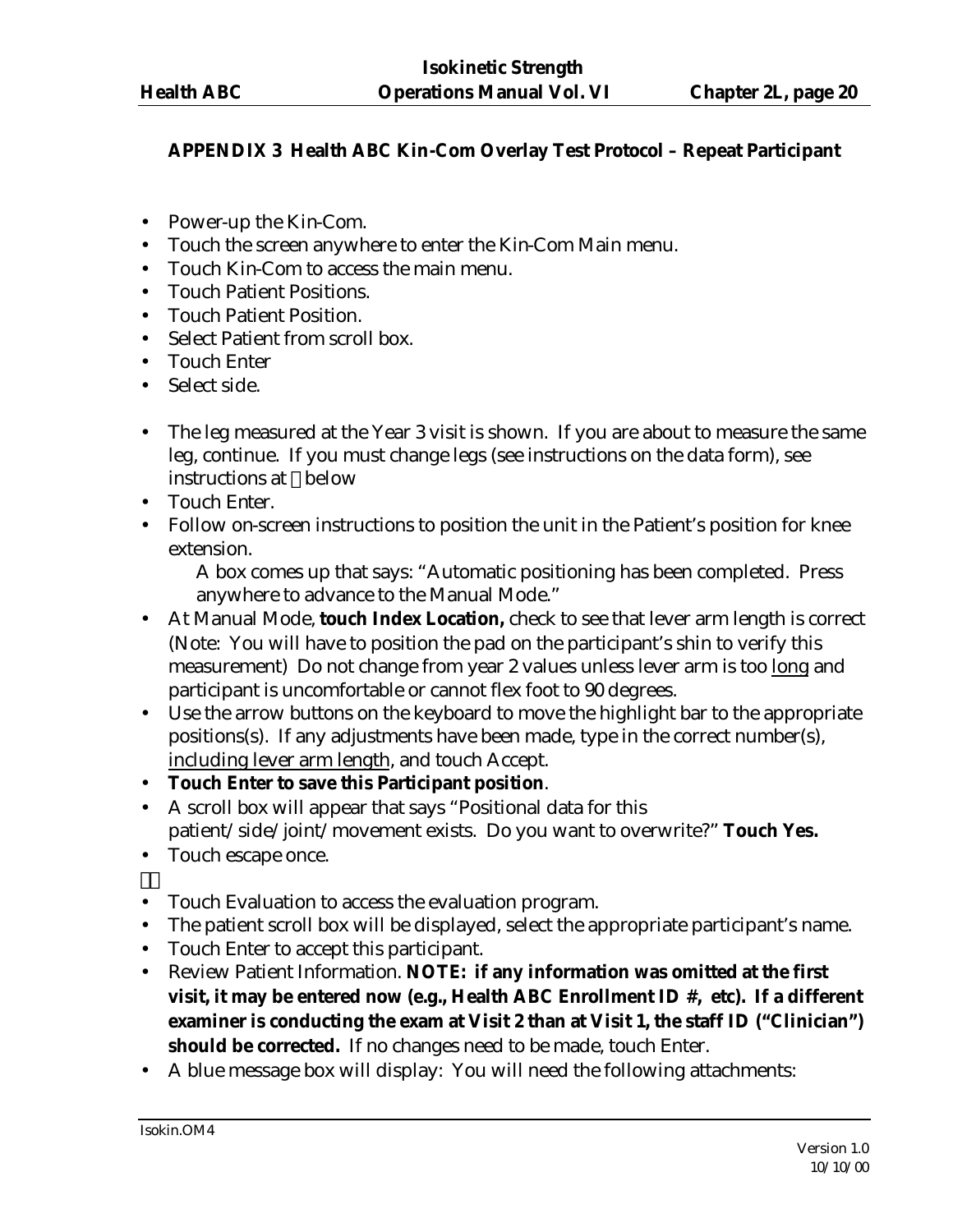Double Shin pad" (you already have it)

- Touch Turn ON Gravity Compensation.
- Move Lever Arm to horizontal position (Check with a level).
- Touch Enter (you will get the joint specification screen again)
- Touch Enter
- Touch Protocol
- Select the ABC (i.e., touch Enter).
- Touch Overlay.
- Set Lever arm length: The correct lever arm length should be displayed. Move the load cell to the displayed length.
- Touch Enter.
- Place participant on machine and fasten the stabilization straps securely.
- Set anatomical reference.
	- Select joint position; move lever arm to vertical position (pointing down, check with a level)
	- Touch Enter to record mechanical position of the lever arm at 90°.
	- Enter Actual joint angle; 90.
	- Touch Enter.
- Move joint angle positive.
	- Move the knee towards flexion.
- Press Enter to record the direction as positive.
- Press Enter to advance to the next screen.
- Move Lever Arm to Current angle: =42° for Right knee; 44° for Left knee.
- Move mechanical stop C to 13 for Right knee; D to 25 for Left knee, touch Enter.
- Screen will show current angle close to 42 degrees, touch Enter
- **\***
- With the participant's limb attached to the pad, ask them to relax.
- When the weight reading stabilizes, touch Enter.
- Limb weight will be displayed.
- Ask the participant to contract and then relax their leg and repeat from **\***
- If your weight readings agree, press enter, otherwise repeat again until you have a reading you think is accurate
- Touch Enter
- Set Stop angle:
	- A blue box will display last angle of 30 degrees.
	- Grasp the **load cell** and move the lever arm to 30 degrees. The blue box will turn red when you get to 30 degrees. (It also turns red at 29 and 31; make sure it is on 30 before you press Enter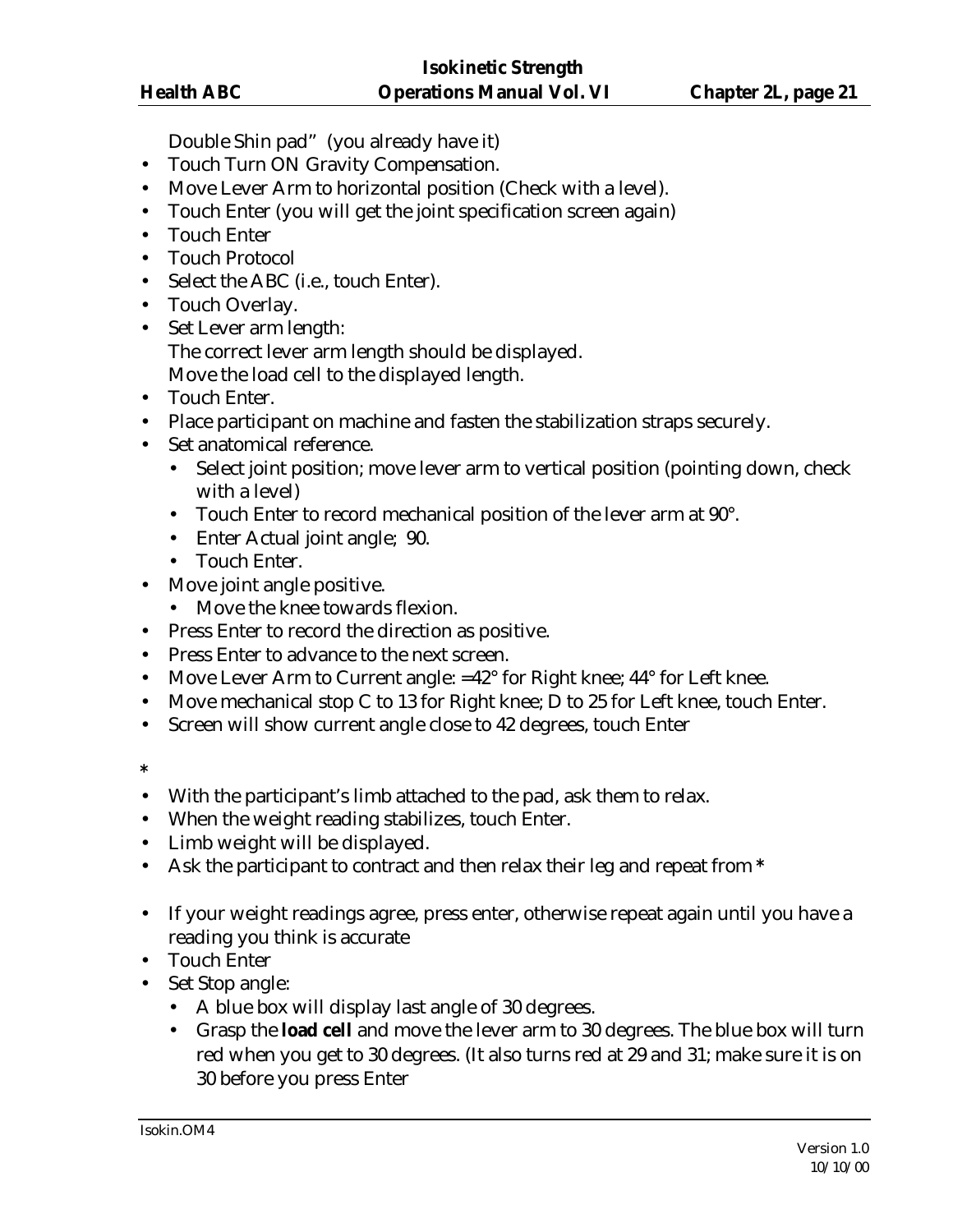- Press Enter to record stop angle.
- Move mechanical stop C back to 8, and D to 19 for Right Knee; C to 20 and D to 30 for Left Knee.
- Set start angle:
	- A blue box will display last angle of 90 degrees.
	- Grasp the load cell and move the lever arm to 90 degrees. The blue box will turn red when you get to 90 degrees. (It also turns red at 89 and 91; make sure it is on 90 before you press Enter)
	- Press Enter to record the start angle and advance to the next screen.
- Set Concentric Activation Force:
	- Ask participant to push as hard as possible against the lever arm. Be sure to tell them that the lever arm will not move.
	- Watch the maximal torque numbers scroll by on the right of screen, and record the maximum number.
	- Divide that number by two, and set concentric activation force to that number (50% of maximum isometric torque):
		- Select Change, then Force Limits, then Start Forward Force.
		- Enter the desired number on the screen keypad, hit Enter, then select Enter Return to Test
- Touch Start Measure
	- Ask participant to push up on the pad with less than maximal effort for practice. When lever arm stops, touch No.
	- Touch Start Measure
	- **Grasp the load cell** (**not** the lever arm) and move the lever arm back to 90 degrees. When lever arm stops, touch No.
	- Touch Start Measure
- **•** Repeat CONC practice effort at less than maximal effort**.**
	- Touch Start Measure
	- Ask participant to push up on the pad with less than maximal effort. When lever arm stops, touch No.
	- **Grasp the load cell** (**not** the lever arm) and push the lever arm back to 90 degrees. When lever arm stops, touch No
- Allow the participant 20 seconds before starting the real test or repeating the practice test. Participants should perform two good practices (based upon shape of curve) before testing begins.
- Touch Start Measure to begin recording data for the first concentric effort.
	- Tell the participant to push as hard as possible until the lever arm stops.
	- Always Touch Yes to accept the initial concentric effort.
	- Touch Start Measure
	- **Grasp the load cell** (**not** the lever arm) and push the lever arm back to 90 degrees. When lever arm stops, touch No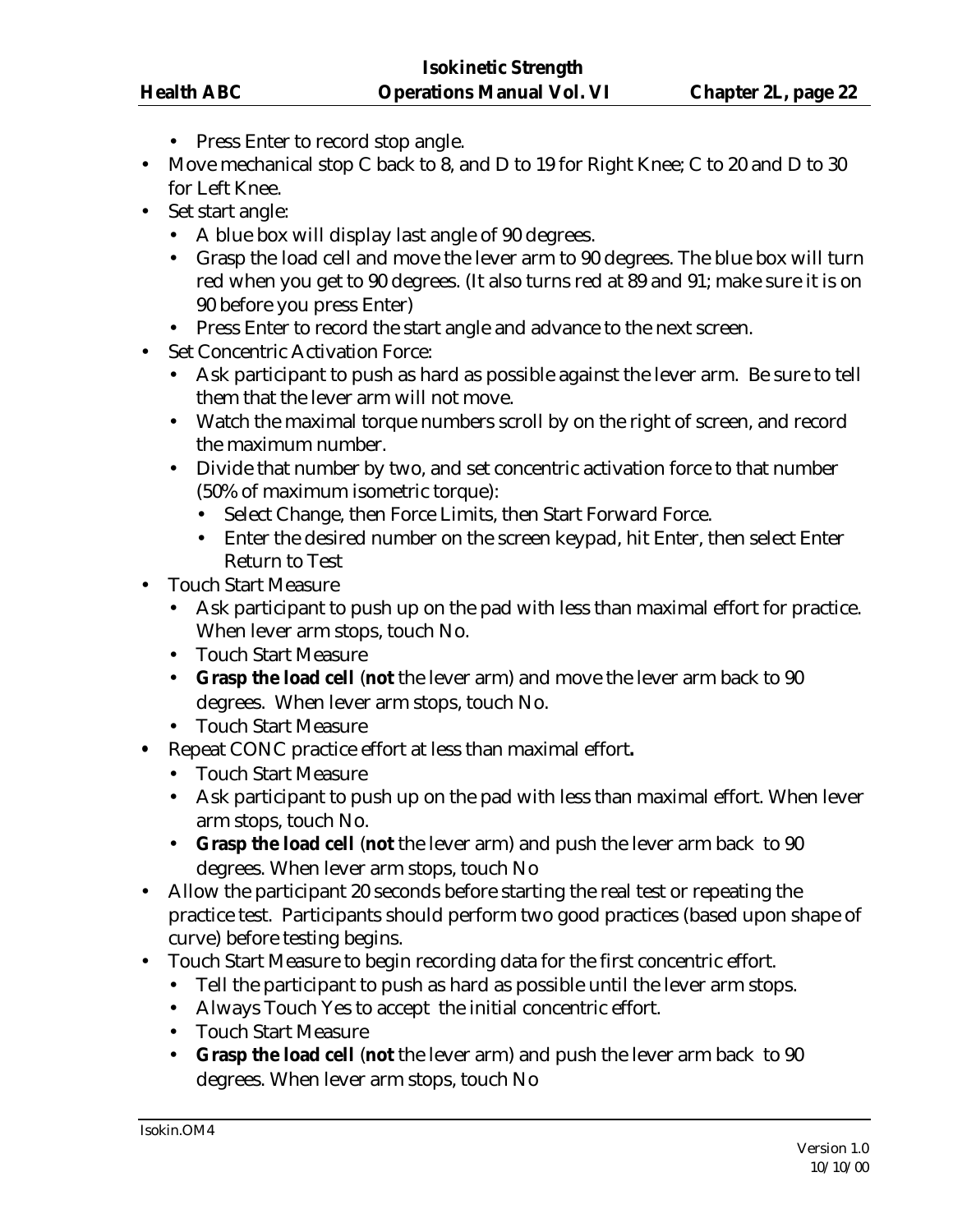- Wait 20 seconds.
- **NOTE: If the screen scale is too compressed (or too expanded), you should change it by touching Screen Display, then Scale, then Force. Press the up arrow to compress the scale, down arrow to expand it. Use the down arrow until the top of the curve disappears off the screen, then touch the up arrow once to bring the curve back down to maximally expanded scale. This will allow the most accurate comparison of curve overlays and enable you to see the wobbles that indicate that the participant is experiencing pain.**\*
- Touch Start Measure to begin recording data for the second concentric effort.
	- As data for the second effort is recorded it will be displayed in blue over the previously collected initial effort (in green). If the two efforts overlay very consistently, then Touch Yes to accept latest effort and Touch Yes to accept previous effort. This will average the two efforts together.
	- If the latest effort is greater in amplitude, Touch Yes to latest and No to previous. This will save the latest effort and delete the previous.
	- If the latest effort is of lower amplitude than the previous, Touch No to latest and it will be deleted.
- Continue in this fashion until three concentric curves have been accepted.
- Touch Save to save data. (Button will change from 0 to 1)
- Touch Escape three times to return to the main menu.
- Touch Reports
- Touch Overlay
- Touch Compare Report
- Select Patient, Enter.
- Select date, Enter
- Select test 1, enter
- Select test 2, Enter
- Enter
- **NOTE: The report scale can also be changed by touching Scale, then entering a new scale value (lower numbers give a more expanded scale, higher give a more compressed scale. You will have to enter the new scale value twice).**
- Touch Print, Enter
- Touch Enter twice, report prints.

## **TO CHANGE LEGS**

- Touch the screen anywhere.
- Follow on-screen instructions to position the unit in the standard preset position for knee extension.

 $\overline{a}$ 

<sup>\*</sup> The default value can be changed permanently by pulling up the Health ABC protocol, selecting "select scale" and changing it to the desired value (50 is suggested). Then select "save" to save the protocol.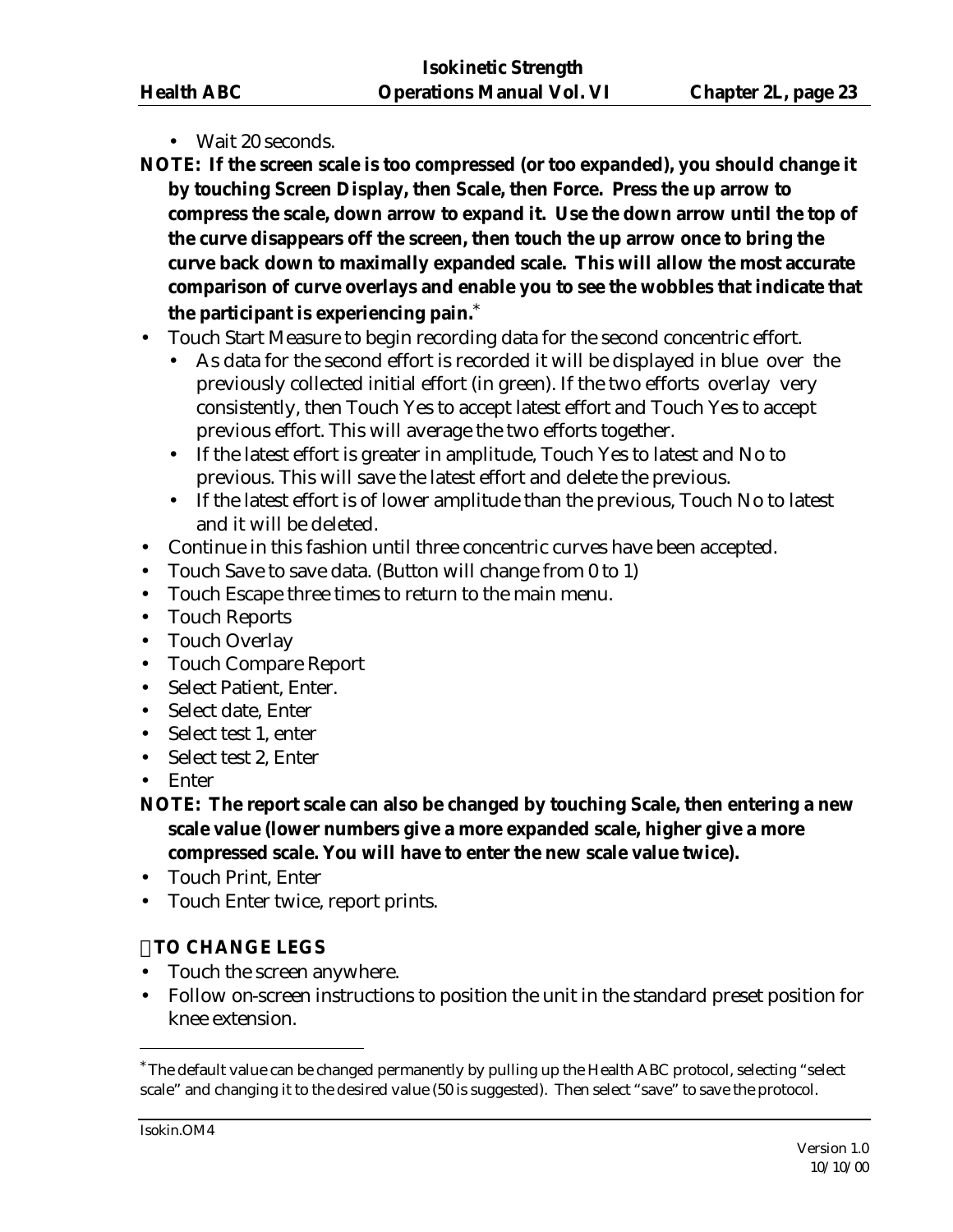- Place participant on machine and fasten the stabilization straps securely.
- Touch the screen anywhere to proceed to Manual Mode for fine tuning adjustment for this participant.
	- Make the necessary adjustments so the participant can be taken passively through the range of motion without the shin pad moving up or down the shin.
	- If adjustments to the manual positions A-H are necessary, make the adjustments
	- Touch Index Locations and check to see that lever arm length is correctly entered. Use the arrow buttons on the keyboard to move the highlight bar to the appropriate manual position(s) and type in any changes. Touch Accept.
- Touch Enter to save this as a Participant position.
	- A patient scroll box will be displayed. Select the appropriate participant's name.
- Touch Enter to accept, or Re-do to make changes.
- A blue message box will display: "Adding positional data to the Patient Position Database."
- Touch screen anywhere to continue.
- Return to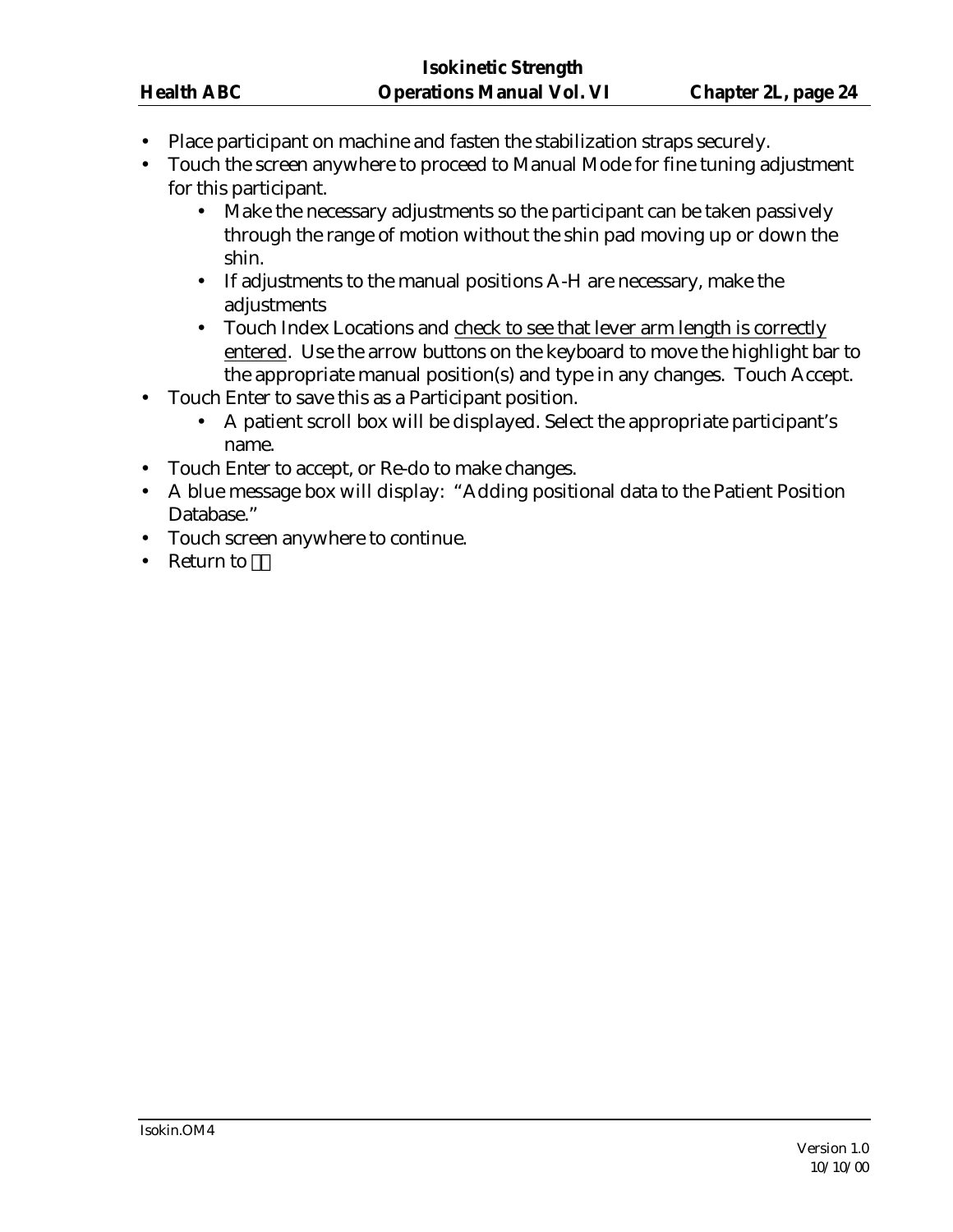## **APPENDIX 4 Health ABC Kin-Com Overlay Test Protocol – New Participant**

- Power-up the Kin-Com.
- Touch the screen anywhere to Enter the Kin-Com Main menu.
- Touch Kin-Com to access the main menu.
- Touch Patient Positions.
- Touch Preset Position.
- Touch joint: Knee.
- Touch Ext.
- Touch side: Right or Left as appropriate.
- Touch the screen anywhere.
- Follow on-screen instructions to position the unit in the standard preset position for knee extension.
- Place participant on machine and secure stabilization straps
- Touch the screen anywhere to proceed to Manual Mode for fine tuning adjustment for this participant.
	- Make the necessary adjustments so the participant can be taken passively through the range of motion without the shin pad moving up or down the shin.
	- If adjustments to the manual positions A-H are necessary, make the adjustments, then **touch Index Locations**. Make sure the lever arm length is correctly entered. Use the arrow buttons on the keyboard to move the highlight bar to the appropriate position(s). Type in the new number(s) and touch Accept.
- Touch Enter to save this as a Participant position.
	- A patient scroll box will be displayed. Select New Patient and enter all appropriate data. **This includes entering the Health ABC Enrollment ID # in the space for physician and the examiner's Health ABC staff ID in the space for clinician.**
- Touch Enter to accept, or Re-do to make changes.
- A blue message box will display: "Adding positional data to the Patient Position Database."
- Touch screen anywhere to continue.
- Touch Evaluation to access the evaluation program.
- The patient scroll box will be displayed. Select New Patient and enter all appropriate data.
- Touch Enter to accept this participant.
- A blue message box will display: "You will need the following attachments: Double shin pad" (you already have it)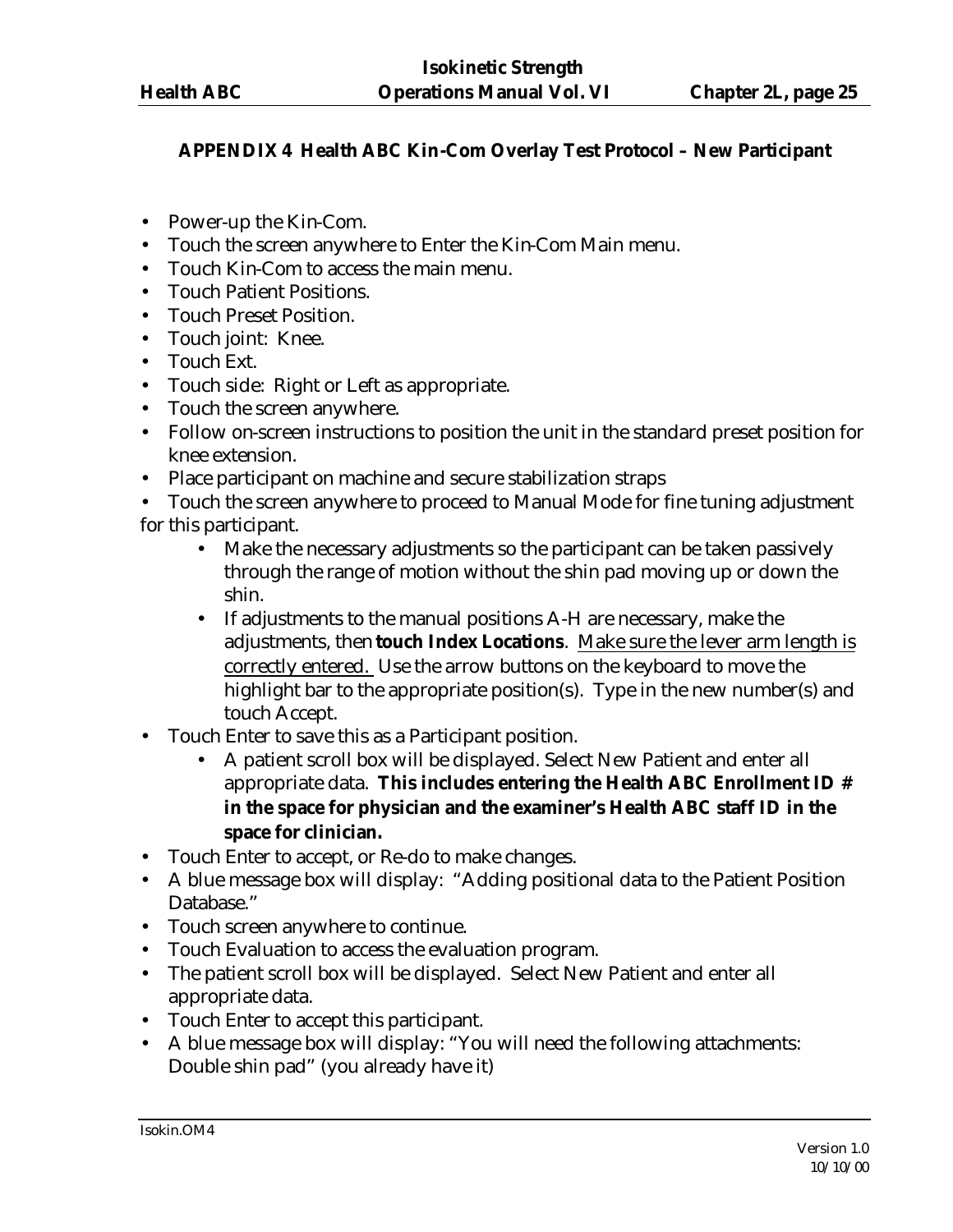- Touch Turn ON Gravity Compensation
- Move Lever Arm to horizontal position (check with a level)
- Touch Enter (you will get joint specification screen)
- Touch Enter.
- Touch Protocol
- Select ABC, then touch Enter
- Touch Overlay.
- Set Lever arm length:
	- The lever arm length is the distance from the axis of rotation to the end of the load cell.
	- Enter the correct number on the numeric pad on the screen.
- Touch Enter.
- Set anatomical reference.
	- Select Joint Position
	- Move lever arm to vertical position (pointing down, check with level)
	- Touch Enter to record mechanical position of the lever arm at 90°.
	- Enter Actual joint angle: 90 using screen keypad.
	- Touch Enter
- Move joint angle positive.
	- Move the knee towards flexion.
- Press Enter to record the direction as positive.
- You will see a blue message box saying "Anatomical reference is now set for knee extension"
- Press Enter to advance to the next screen.
- Blue text will tell you to "Move the lever arm as close to the horizontal position...." Ignore this message. Current angle will be displayed
- Move Lever Arm to Current angle:  $= 42^{\circ}$  for Right knee;  $44^{\circ}$  for Left knee
- Move mechanical stop C to 13 for Right knee; D to 25 for Left knee
- Screen will show current angle close to 42 degrees, touch Enter
- **\***
- With the participant's limb attached to the pad, ask them to relax.
- When the weight reading stabilizes, touch Enter
- Limb weight will be displayed
- Ask the participant to contract and then relax their leg and repeat from **\***
- If your weight readings agree, press enter, otherwise repeat again until you have a reading that you think is accurate
- Touch Enter
- Set Stop angle: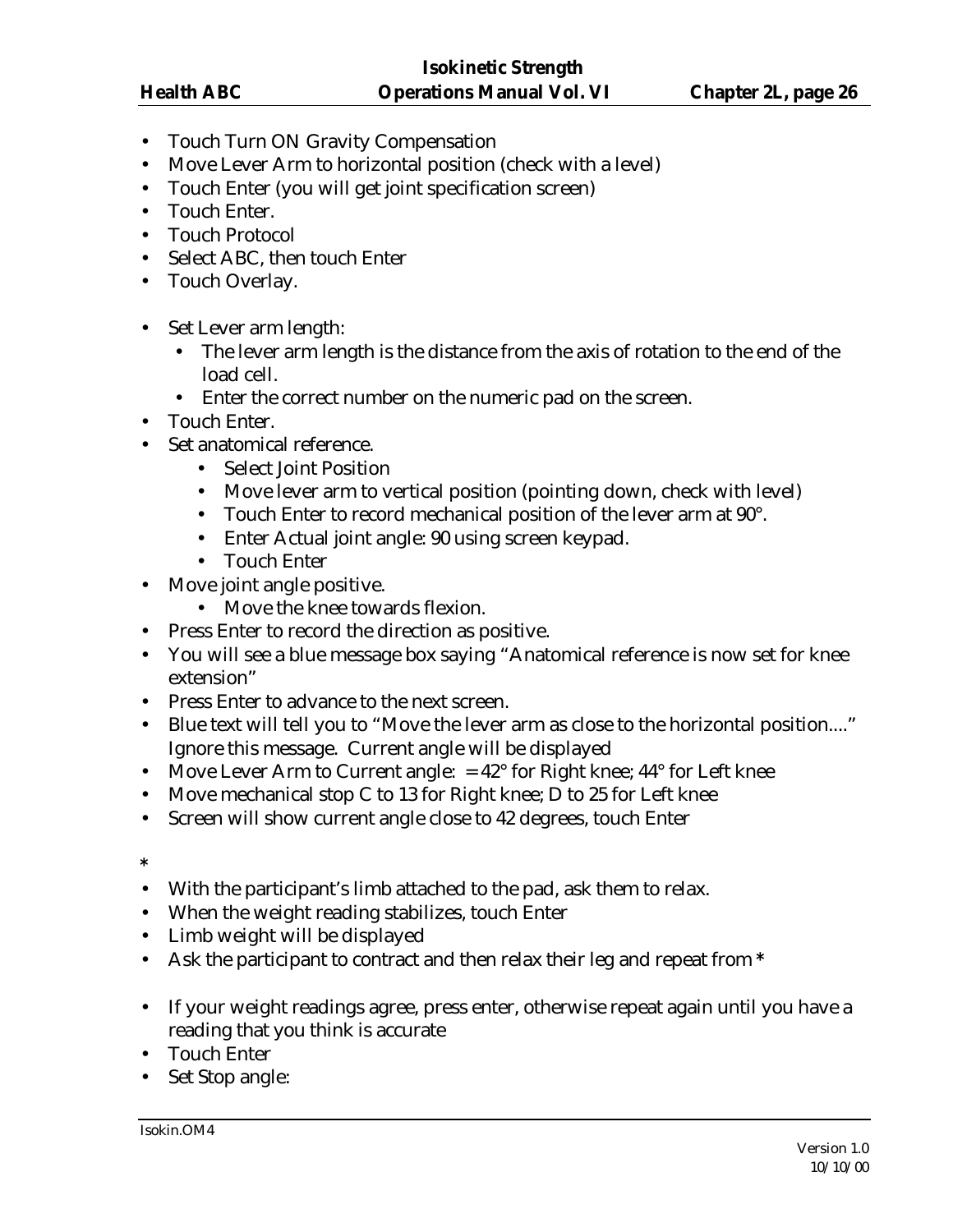- **Grasp the load cell (not** the lever arm) and move the lever arm to 30 degrees.
- Press Enter to record stop angle.
- Move mechanical stop C back to 8 and D to 19 for Right Knee; C to 20 and D to 30 for Left Knee
- Set start angle:
	- **Grasp the load cell (not** the lever arm) and move the lever arm to 90 degrees.
	- Press Enter to record the start angle and advance to the next screen.
- Set Concentric Activation Force:
	- Ask participant to push as hard as possible against the lever arm. Be sure to tell them that the lever arm will not move.
	- Watch the maximal torque numbers scroll by on the right of screen, and record the maximum number.
	- Divide that number by two, and set concentric activation force to that number (50% of maximum isometric torque):
	- Select Change, then Force Limits, then Start Forward Force.
	- Enter the desired number on the screen keypad, hit Enter, then select Enter Return to Test
- Touch Start Measure
	- Ask participant to push up on the pad with less than maximal effort for practice. When lever arm stops, touch No.
	- Touch Start Measure
	- **Grasp the load cell** (**not** the lever arm) and move the lever arm back to 90 degrees. When lever arm stops, touch No.
	- Touch Start Measure
- **•** Repeat CONC practice effort at less than maximal effort**.**
	- Touch Start Measure
	- Ask participant to push up on the pad with less than maximal effort. When lever arm stops, touch No.
	- Allow the participant 20 seconds before starting the real test or repeating the practice test. Participants should perform two good practices (based upon shape of curve) before testing begins.
	- **Grasp the load cell** (**not** the lever arm) and move the lever arm back to 90 degrees. When lever arm stops, touch No.
- Touch Start Measure to begin recording data for the first concentric effort.
	- Tell the participant to push as hard as possible until the lever arm stops.
	- Always Touch Yes to accept the initial concentric effort.
	- Touch Start Measure
	- **Grasp the load cell** (**not** the lever arm) and move the lever arm back to 90 degrees. When lever arm stops, touch No.
	- Wait 20 seconds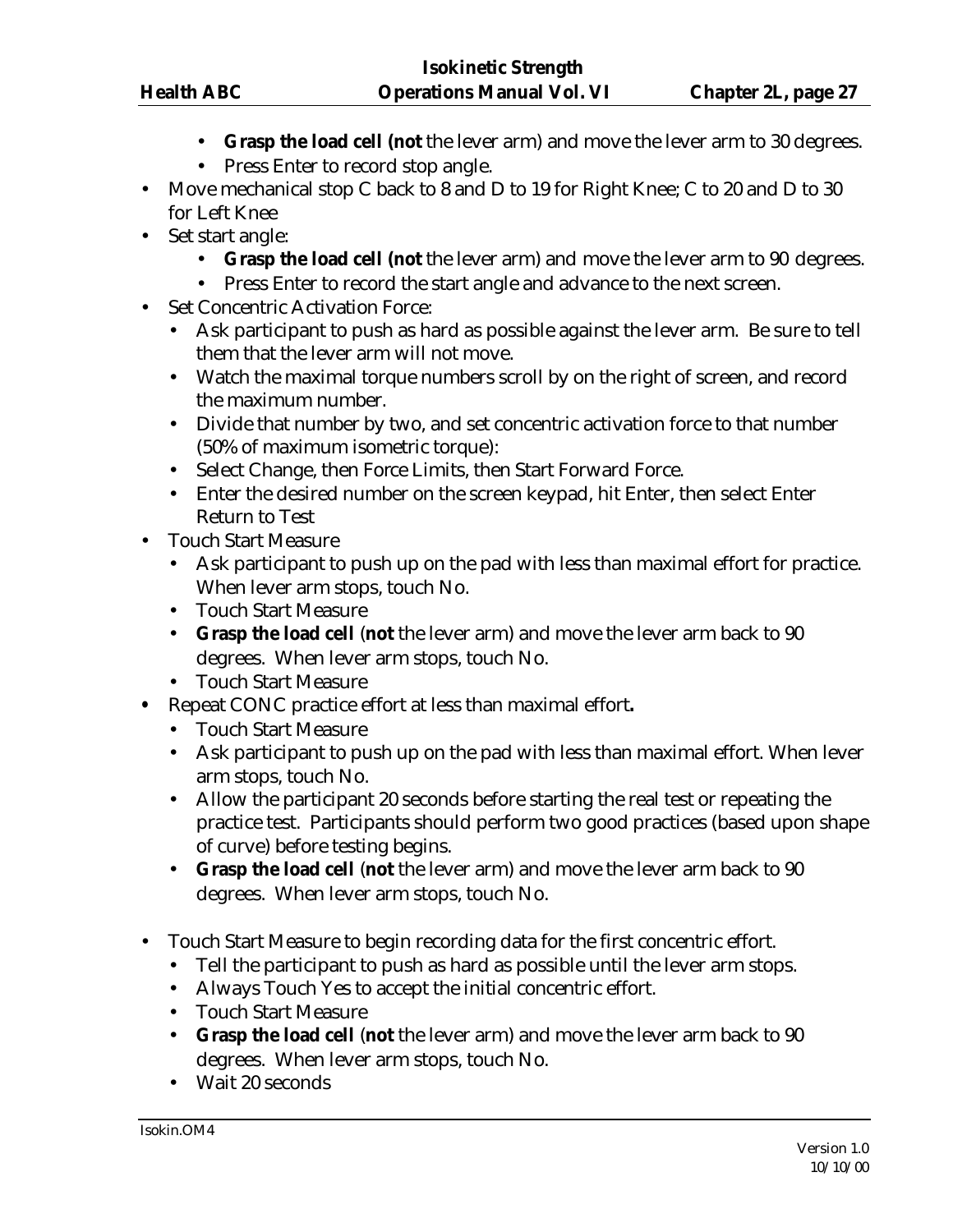- Touch Start Measure to begin recording data for the second concentric effort.
	- As data for the second effort is recorded it will be displayed in blue "over" the previously collected initial effort (in green). If the two efforts "overlay" very consistently, then Touch Yes to accept latest effort and Touch Yes to accept previous effort. This will average the two efforts together.
	- If the latest effort is greater in amplitude, Touch Yes to latest and No to previous. This will save the latest effort and delete the previous.
	- If the latest effort is of lower amplitude than the previous, Touch No to latest and it will be deleted.
- Continue in this fashion until three concentric curves have been accepted.
- Touch Save to save data (Button will change from 0 to 1)
- Touch Escape three times to return to the main menu.
- Touch Reports
- Touch Overlay
- Touch Compare Report
- Select Patient, enter
- Select date, enter
- Select test 1, enter
- Select test 2 (same test), enter
- Enter
- Touch Print, enter
- Enter
- Enter
- Report should be printing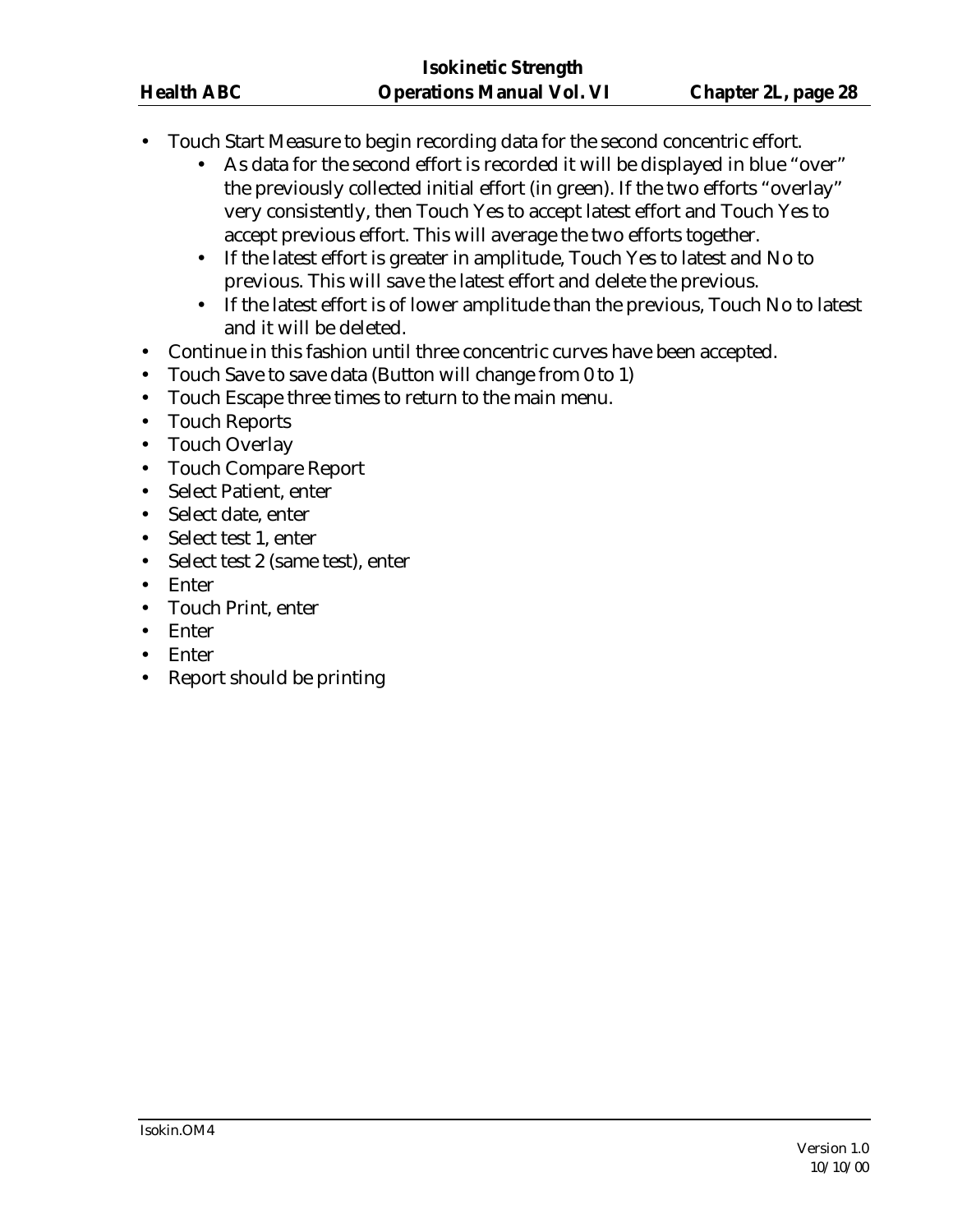#### **APPENDIX 5 – Acceptable and Unacceptable Overlays (page 1 of 2)**

|                   | $\mathbf{v}$ $\mathbf{v}$ $\mathbf{v}$ $\mathbf{v}$ |                  |           |              |  |
|-------------------|-----------------------------------------------------|------------------|-----------|--------------|--|
|                   | Accepted                                            |                  | Speed     | $\bullet$ /s |  |
|                   |                                                     |                  | F:        | 30           |  |
| <b>CONCENTRIC</b> |                                                     | <b>ECCENTRIC</b> | <b>B:</b> | 30           |  |

JNacceptable



**CONCENTRIC** 

Probably acceptable

**ECCENTRIC** 



30

 $\mathbf{B}$ :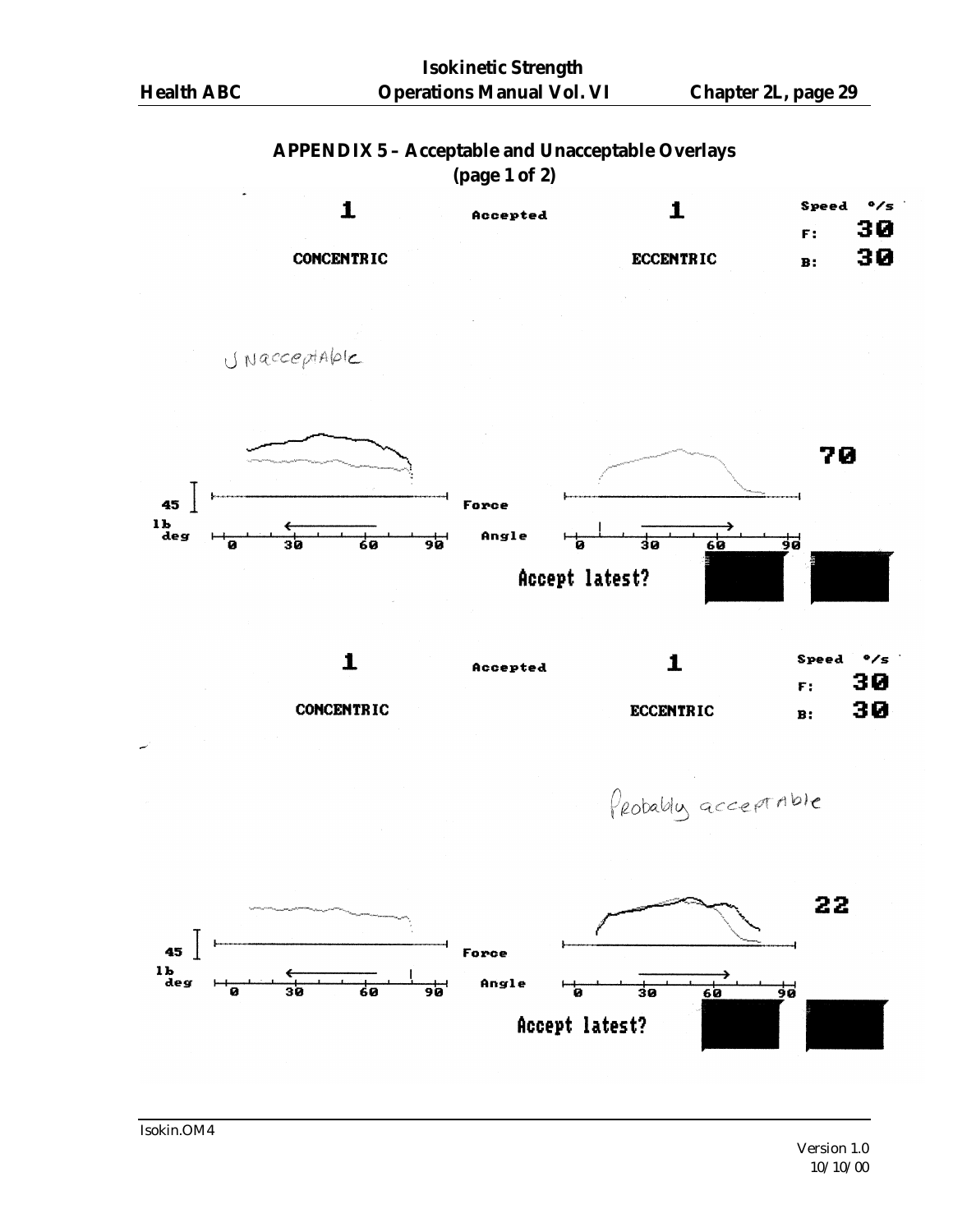

Isokin.OM4

Version 1.0 10/10/00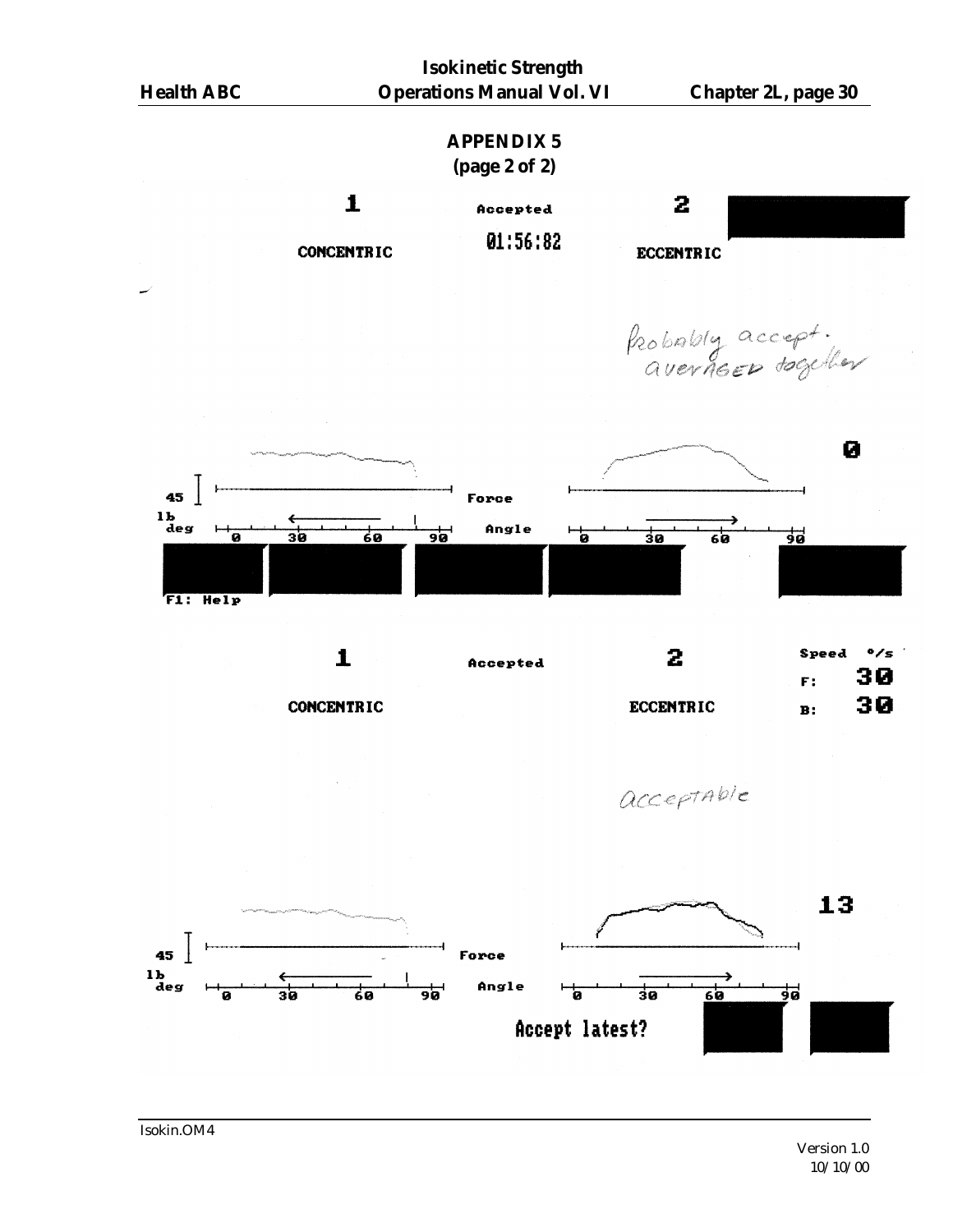## **APPENDIX 6 Protocol for Diskette Backup**

First erase any practice sessions as well as Year 1 or 2 files for participants who have had Year 3 exams only

- Touch Kin Com
- Touch Utilities
- Touch System Utilities
- Touch Erase Data Files
- Scroll down the list of participants\* to the first file you wish to delete. With file highlighted, touch Enter Tag. A check mark will appear next to the file. If you check the wrong file, touch Enter Untag. The check mark will disappear. When erasing Year 1 or 2 files, check the exam dates carefully and delete only the old data.
- Scroll down to next file you wish to delete and repeat the process until all practice sessions and extra files are check marked.
- Touch Erase Selected Files.
- Touch Escape to exit System Utilities.
- Touch Database Utilities
- Touch Delete Patient Positions
- Go to each practice patient and touch Enter. The screen will show which tests (e.g. right knee) have been done on that participant and ask you to indicate which test position you want to delete. If there are more than one, scroll to the position(s) you want to delete, then touch Enter. The system will ask if you really want to delete this patient's positions. Touch Yes. Do not erase patient positions for real Health ABC participants.
- Touch Escape several times until you return to the main menu

Finally, using your Kin-Com log as a guide, make an archive copy of all new data to be sent to the Coordinating Center (see instructions above). Make a second diskette copy for your own archives. Keep the backup tape to reuse the next time you archive your data.

- Touch Kin Com
- Touch Utilities
- Touch System Utilities
- Touch Copy Data Files
- Touch Copy Files from C: to A:
- Scroll down screen, tagging each file to be copied (use your log to determine which have not yet been archived). With file highlighted, touch Enter Tag. A check mark will appear next to the file. If you check the wrong file, touch Enter Untag. The check mark will disappear.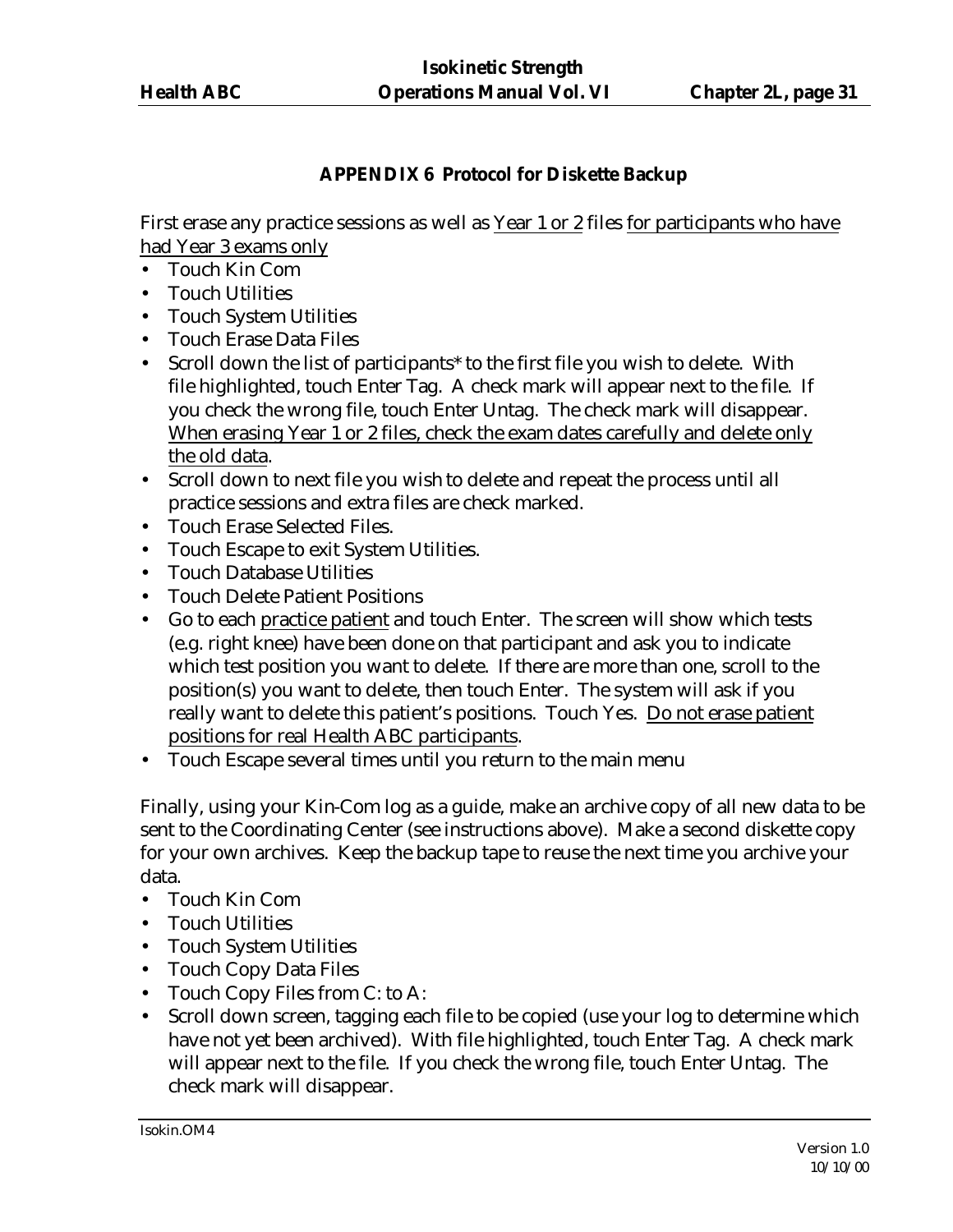- When all files to be archived have been tagged, touch Copy Selected Files
- Wait until copying process is complete (this may take some time)
- Touch Escape three times
- Touch Utilities
- Touch Database Utilities
- Touch Rebuild Database (this may take a long time)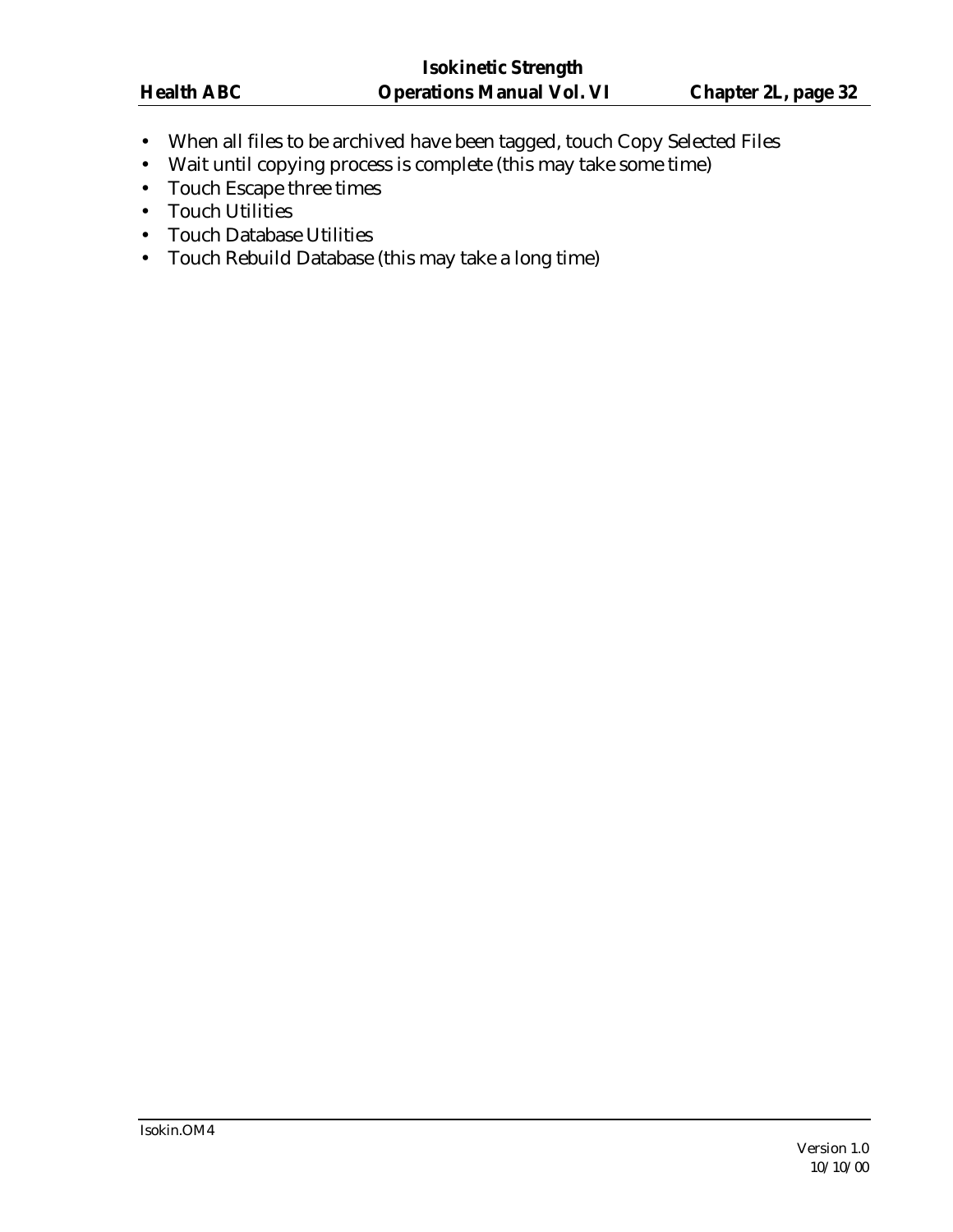# **APPENDIX 7 Kin-Com Data Transfer Form**